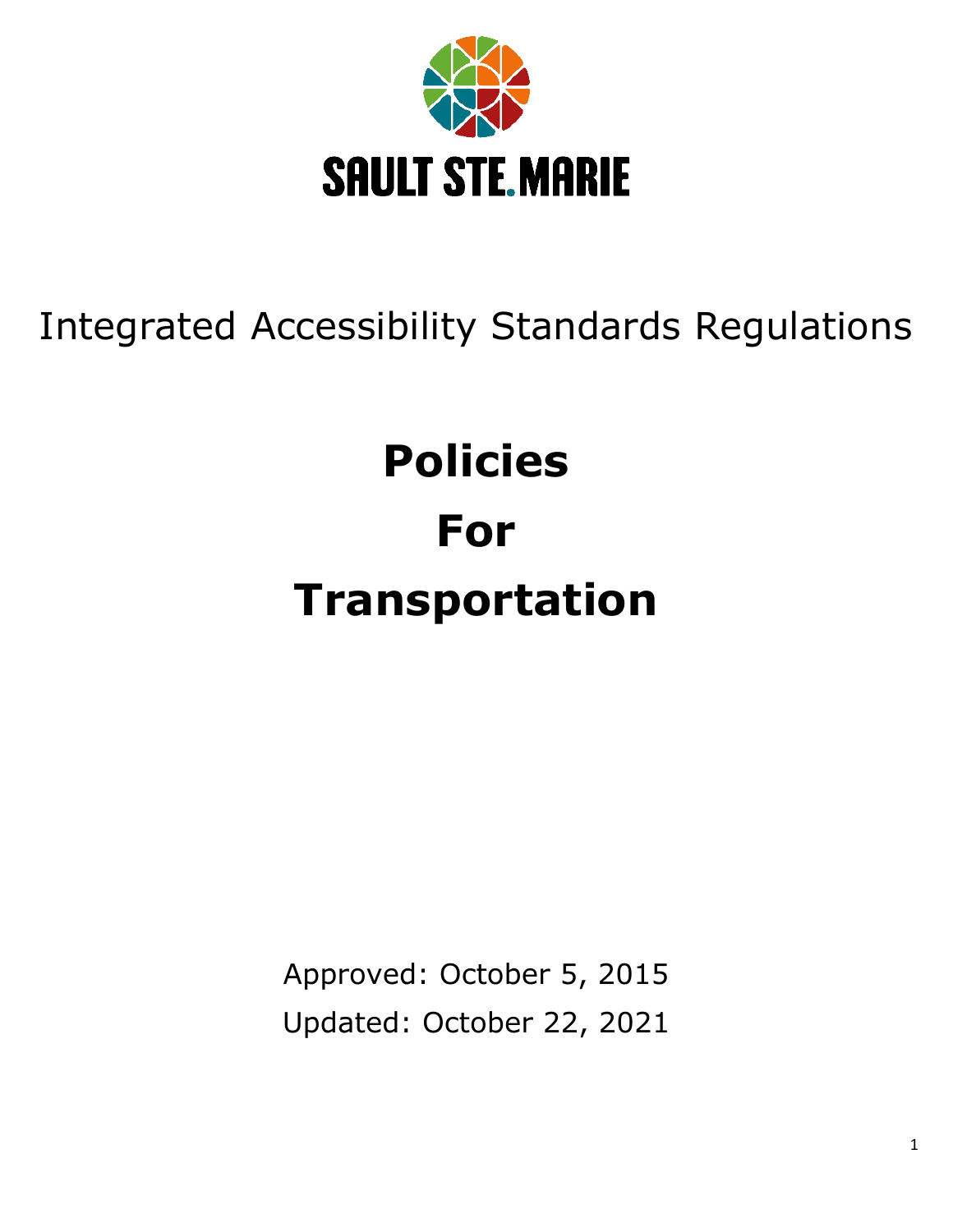| Subject:<br><b>Source:</b> | Section 34 - Availability of Information on Accessibility Equipment<br>Integrated Accessibility Standards Regulations                                                                                                                                                                                                                                                                                                                                                                                                                                                                                                                                                                                                               |
|----------------------------|-------------------------------------------------------------------------------------------------------------------------------------------------------------------------------------------------------------------------------------------------------------------------------------------------------------------------------------------------------------------------------------------------------------------------------------------------------------------------------------------------------------------------------------------------------------------------------------------------------------------------------------------------------------------------------------------------------------------------------------|
| <b>PURPOSE</b>             | All conventional and specialized transportation service providers are<br>to provide the general public with current information about their<br>accessibility equipment and the accessibility features of their vehicles,<br>routes and services.                                                                                                                                                                                                                                                                                                                                                                                                                                                                                    |
| <b>STATEMENT</b>           | Sault Ste. Marie Transit Services will provide current information<br>about our accessibility equipment and the accessibility features of our<br>vehicles, routes and services.                                                                                                                                                                                                                                                                                                                                                                                                                                                                                                                                                     |
| <b>APPLICATION</b>         | Our website contains information regarding our accessibility<br>equipment as well as a list of accessibility features. Our low-floor<br>buses are equipped with ramps that fold out to allow people with<br>disabilities access to board the bus.<br>All of our fleet is now low-<br>floor accessible. All of our low-floor buses are equipped with either a<br>back-board system or a Q-Straint system for wheelchairs.<br>Parabuses have 1000 lb lifts or fold out ramps designed for<br>wheelchairs, mobility scooters, as well as for ambulatory clients that<br>may not be able to climb stairs. This can be found at:<br>https://saultstemarie.ca/busfeatures.<br>The documents called 'City Route Map' and Route Information |
|                            | Package' contains information regarding our accessibility equipment<br>as well as a list of accessibility features. This can be found at:                                                                                                                                                                                                                                                                                                                                                                                                                                                                                                                                                                                           |

[https://saultstemarie.ca/busroutes.](https://saultstemarie.ca/busroutes)

The City of Sault Ste. Marie Website Accessibility Statement can be found at: [https://saultstemarie.ca/accessibility.](https://saultstemarie.ca/accessibility)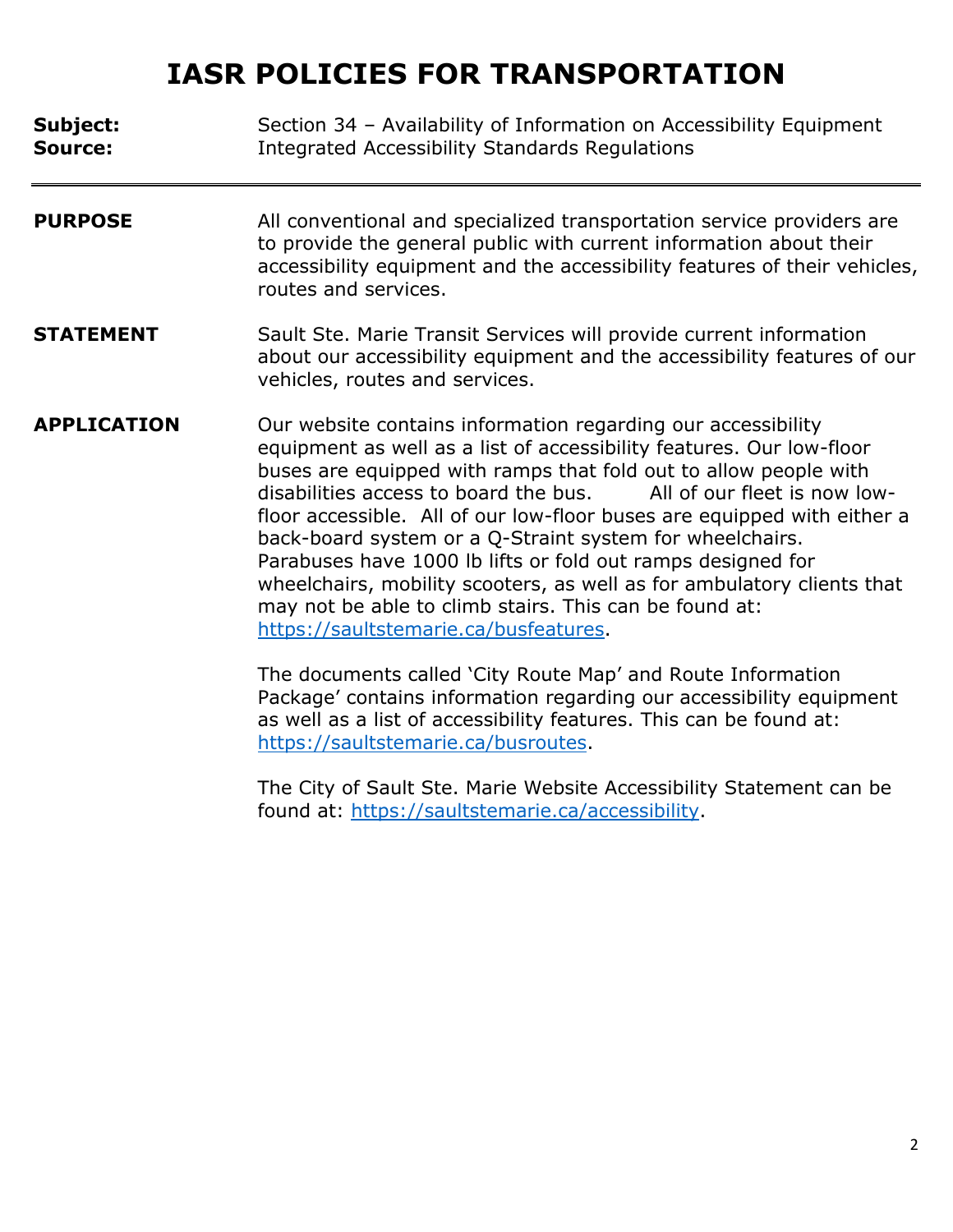| Subject:<br>Source: | Section 35 & 43 - Non-Functioning Accessibility Equipment<br><b>Integrated Accessibility Standards Regulations</b>                                                                                                                                                                                                                                                                                                                                                                                                                                                                                |
|---------------------|---------------------------------------------------------------------------------------------------------------------------------------------------------------------------------------------------------------------------------------------------------------------------------------------------------------------------------------------------------------------------------------------------------------------------------------------------------------------------------------------------------------------------------------------------------------------------------------------------|
| <b>PURPOSE</b>      | All conventional transportation service providers and specialized<br>service providers will accommodate people with disabilities when the<br>accessibility equipment on the vehicle breaks down.                                                                                                                                                                                                                                                                                                                                                                                                  |
|                     | Further, conventional transportation service providers and specialized<br>transportation service providers must repair accessibility equipment<br>that is broken as soon as it is practicable.                                                                                                                                                                                                                                                                                                                                                                                                    |
| <b>STATEMENT</b>    | Sault Ste. Marie Transit Services, both conventional and specialized<br>will accommodate people with disabilities when the accessibility<br>equipment on the vehicle breaks down, and will repair the<br>accessibility equipment as soon as it is possible to do so.                                                                                                                                                                                                                                                                                                                              |
| <b>APPLICATION</b>  | In the event of non-functioning equipment on a conventional low-<br>floor bus, the Inspector will contact the Parabus dispatcher to see if<br>there is a Parabus available within a reasonable period of time.<br>If there is no Parabus available within a reasonable period of time,<br>the Inspector will direct the passenger to alternative routes with<br>compliant low-floor accessibility, and what times they are available<br>The Inspector will then contact the Maintenance Department to<br>arrange for a bus change to ensure there is a functioning low-floor<br>bus on the route. |
|                     | In the event of non-functioning equipment on a Parabus, the transit<br>operator will return to the Transit garage to make arrangements for a<br>bus change, if there is no passenger on the bus.                                                                                                                                                                                                                                                                                                                                                                                                  |
|                     | If there is a client of the bus, the operator will radio the Parabus                                                                                                                                                                                                                                                                                                                                                                                                                                                                                                                              |

dispatcher or the Inspector to make arrangements for a bus change at the location of the malfunction. The ramp can always be operated manually in the case of an equipment malfunction where the automated feature is not working. The process for the passenger remains the same.

This can be found at: [https://saultstemarie.ca/transitEP.](https://saultstemarie.ca/transitEP)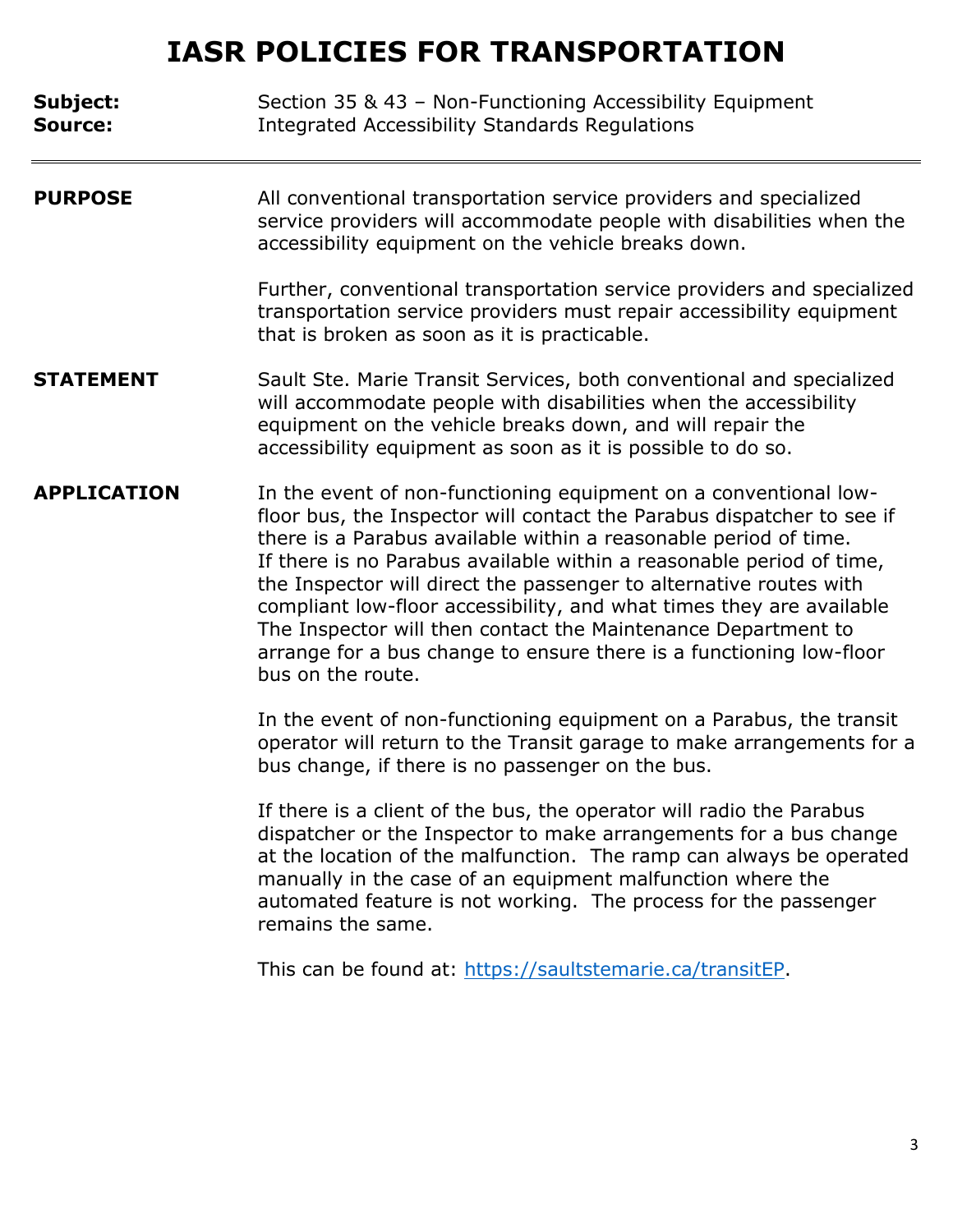| Subject:<br><b>Source:</b> | Section 36 - Accessibility Training<br><b>Integrated Accessibility Standards Regulations</b>                                                                                                                                                                                                                                                      |
|----------------------------|---------------------------------------------------------------------------------------------------------------------------------------------------------------------------------------------------------------------------------------------------------------------------------------------------------------------------------------------------|
| <b>PURPOSE</b>             | All conventional transportation service providers and specialized<br>transportation service providers will provide transportation-specific<br>accessibility training for employees and volunteers, as it relates to<br>their position.                                                                                                            |
|                            | This training is in addition to the general training required under the<br>General Requirement part of the Integrated Accessibility Standards<br>Regulation.                                                                                                                                                                                      |
| <b>STATEMENT</b>           | Sault Ste. Marie Transit Services will provide transportation-specific<br>accessibility training for all current and new Transit Operators, in addition to<br>the general training required under the IASR.                                                                                                                                       |
| <b>APPLICATION</b>         | Transit Operator training (for both new and existing operators)<br>includes the safe use of accessibility equipment and accessibility<br>features on our conventional transit buses and Parabuses.                                                                                                                                                |
|                            | Training also includes preparing new and existing Transit Operators<br>on how to prepare for emergencies, and how to help people with<br>disabilities in emergency situations.                                                                                                                                                                    |
|                            | All Transit Operators are trained specifically on acceptable<br>modifications to procedures in the event of accessibility equipment<br>failure or the occurrence of a temporary barrier. Operators are<br>required to contact the Inspector or Dispatcher to notify them of the<br>situation and they work together to resolve the specific issue |
|                            | All employee (Transit Operator) files contain records of specific types<br>of training, and date of training.                                                                                                                                                                                                                                     |
|                            | The training required under the General Requirement part of the<br>Integrated Accessibility Standards Regulation is provided by the City's<br>Social Services Accessibility Coordinator.                                                                                                                                                          |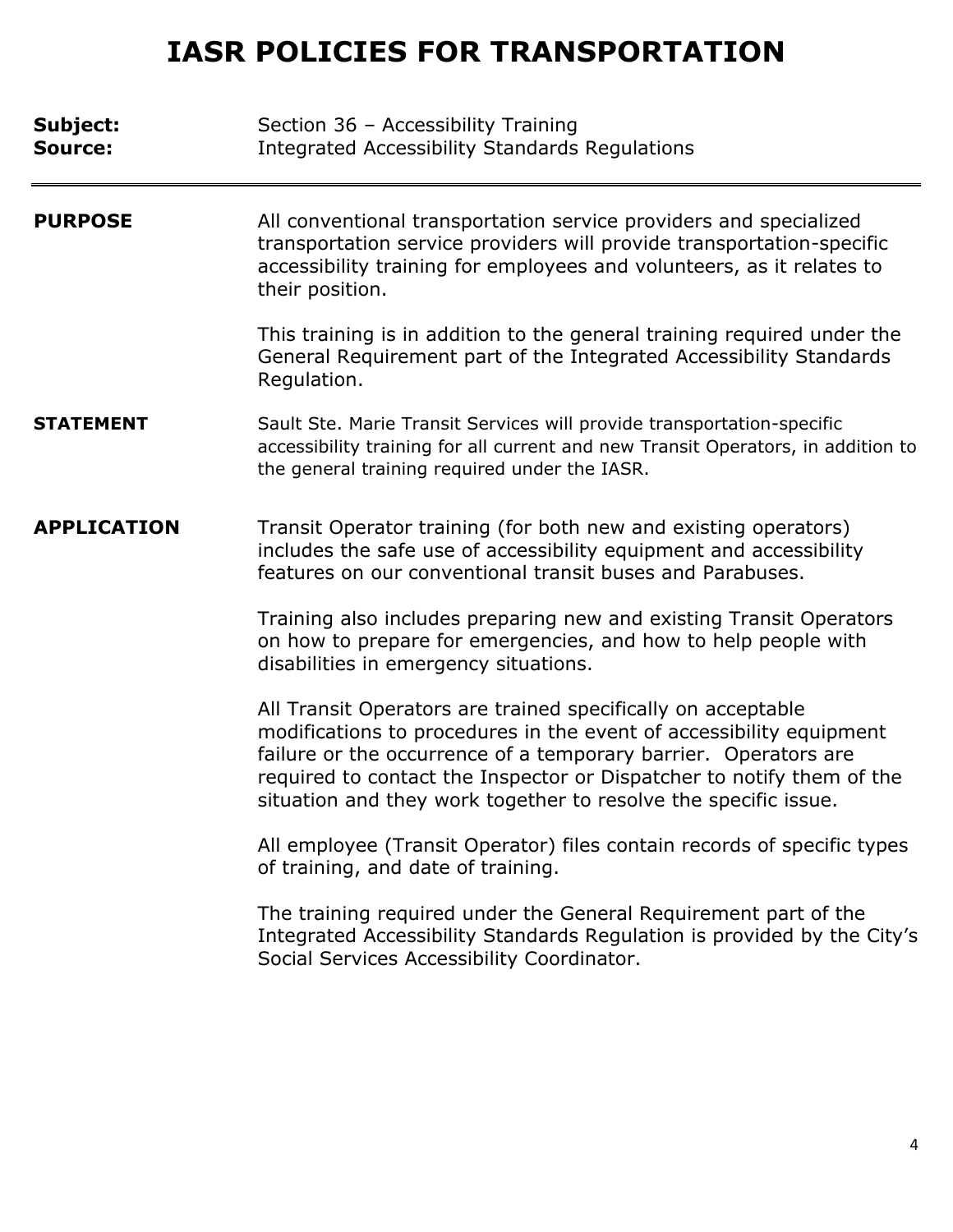| Subject:<br>Source: | Section 37 - Emergency Preparedness and Response Policies<br><b>Integrated Accessibility Standards Regulations</b>                                                                                                                                                                                        |
|---------------------|-----------------------------------------------------------------------------------------------------------------------------------------------------------------------------------------------------------------------------------------------------------------------------------------------------------|
| <b>PURPOSE</b>      | Conventional transportation service providers and specialized<br>transportation service providers will have emergency preparedness<br>and response policies that will provide for the safety of people with<br>disabilities.                                                                              |
| <b>STATEMENT</b>    | Sault Ste. Marie Transit Services will have emergency preparedness<br>and response policies to provide for the safety of our passengers with<br>disabilities.                                                                                                                                             |
| <b>APPLICATION</b>  | If there is a need to evacuate the bus, the Transit Operator will<br>contact the Inspector who will contact 9-1-1 (Emergency Services).<br>If the bus ramp does not function, the operator will manually deploy<br>the ramp. This applies to both conventional transit as well as<br>specialized transit. |
|                     | There are emergency exits at the rear of the bus to be used by<br>Emergency Personnel.                                                                                                                                                                                                                    |
|                     | In the event we need Police/Fire/Ambulance, 9-1-1 will be called to<br>deal with the situation, due to the diversity of our clients/passengers<br>and the variety of disabilities.                                                                                                                        |
|                     | This can be found at: https://saultstemarie.ca/transitEP.                                                                                                                                                                                                                                                 |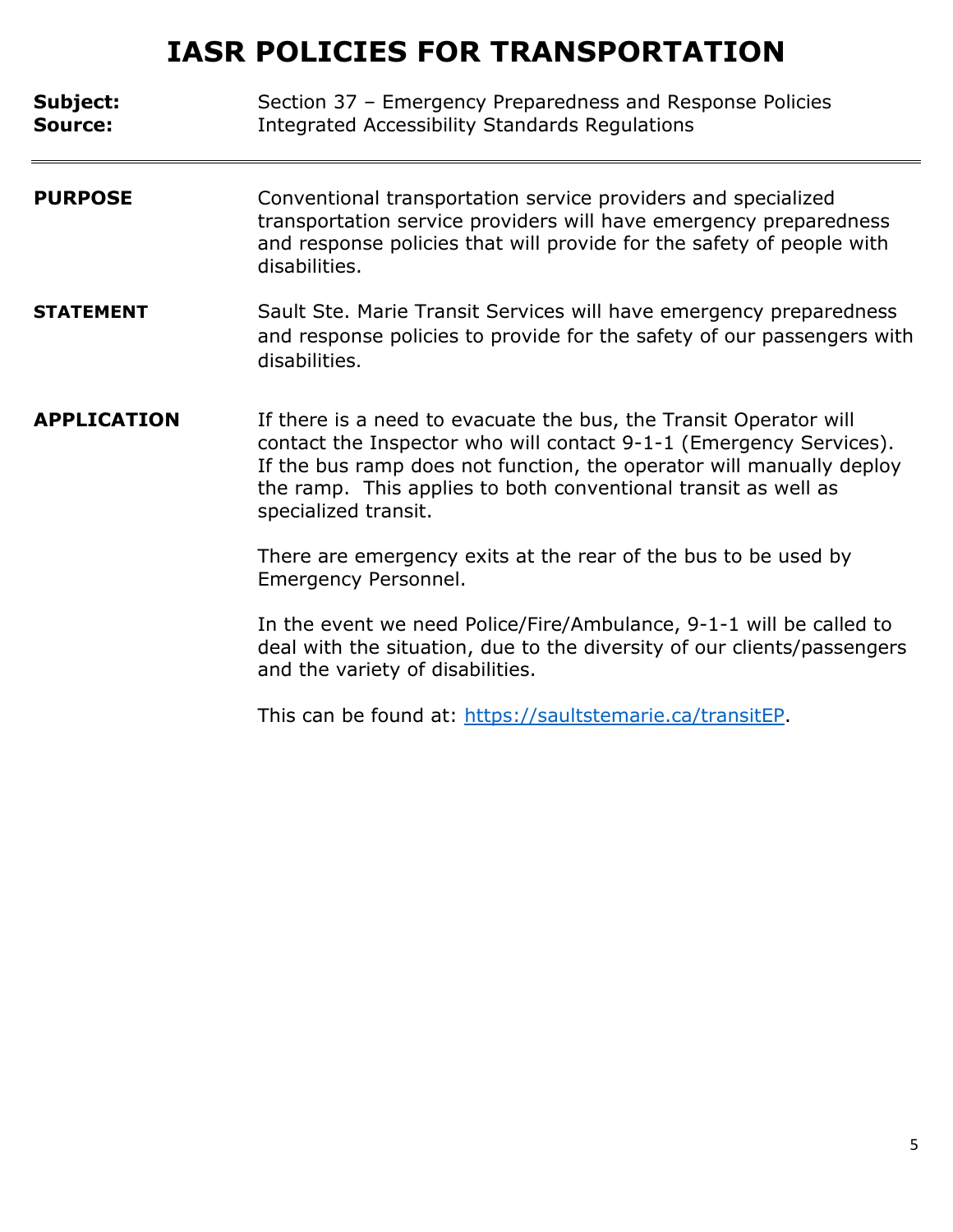**Subject:** Section 38 – Fares, Support Persons **Source:** Integrated Accessibility Standards Regulations

- **PURPOSE** No conventional transportation service provider or specialized transportation service provider will charge a fare to a support person who is accompanying a person with a disability on a transportation vehicle when the person with a disability has a need for a support person to travel with them.
- **STATEMENT** Sault Ste. Marie Transit Services does not charge fares to support persons who are accompanying a person with a disability, when that person has a need for a support person to travel with them.

#### **APPLICATION** When applying for Parabus service, the applicant indicates on the application if a support person is required.

We currently provide a "Client Card" to our registered Parabus passengers who have indicated that they are unable to travel by themselves, which will allow a support person to accompany the Parabus client at no extra cost.

The card is provided to the Parabus client, not the support person, as the support person does not have to be a specific person.

We are able to provide this service for our passengers with disabilities on conventional transportation as well.

Staff may reserve the right to require a person with a disability to be accompanied by a support person, but only if the support person is necessary to protect the health or safety of the person with a disability or the health and safety of other persons on City premises.

This can be found at: [https://saultstemarie.ca/parabusfares.](https://saultstemarie.ca/parabusfares)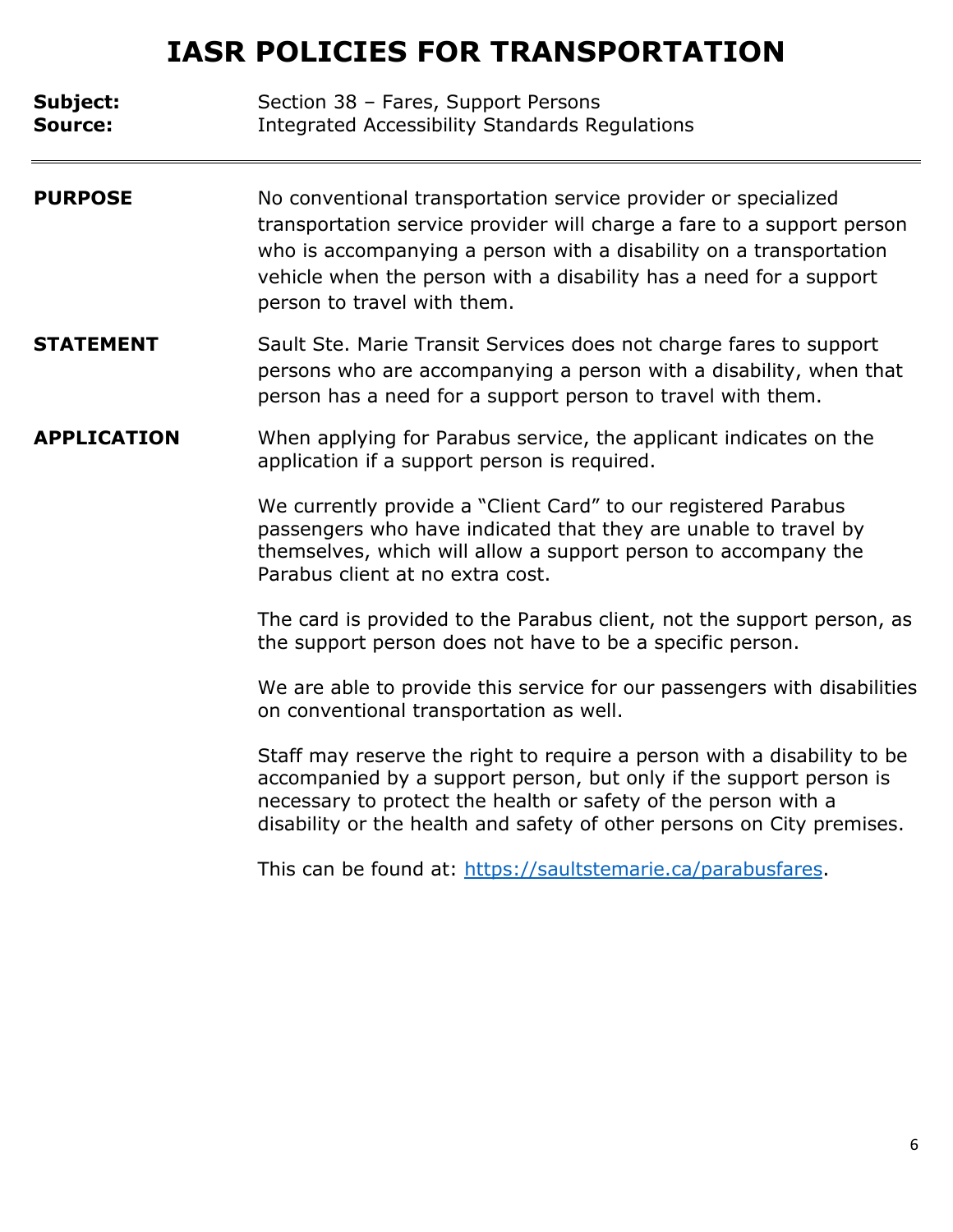| Subject:<br>Source: | Section 39 - Transition - Existing Contracts<br><b>Integrated Accessibility Standards Regulations</b>                                                                                 |
|---------------------|---------------------------------------------------------------------------------------------------------------------------------------------------------------------------------------|
| <b>PURPOSE</b>      | To permit conventional transportation service providers to honour<br>their existing contracts to purchase vehicles that do not meet the<br>technical requirements of this regulation. |
|                     | The requirement recognizes that conventional transportation service<br>providers may be penalized if they ask for changes after contracts<br>have been signed.                        |
| <b>STATEMENT</b>    | All vehicles purchased by Sault Ste. Marie Transit Services will include<br>the requirements of the Integrated Accessibility Standards<br>Regulation.                                 |
| <b>APPLICATION</b>  | Sault Ste. Marie Transit Services has no existing contracts signed<br>before July 1, 2011.                                                                                            |
|                     | Effective July 1, 2011, all conventional buses purchased after this<br>date will be low-floor accessible and contain all elements of<br>accessibility features required by the IASR.  |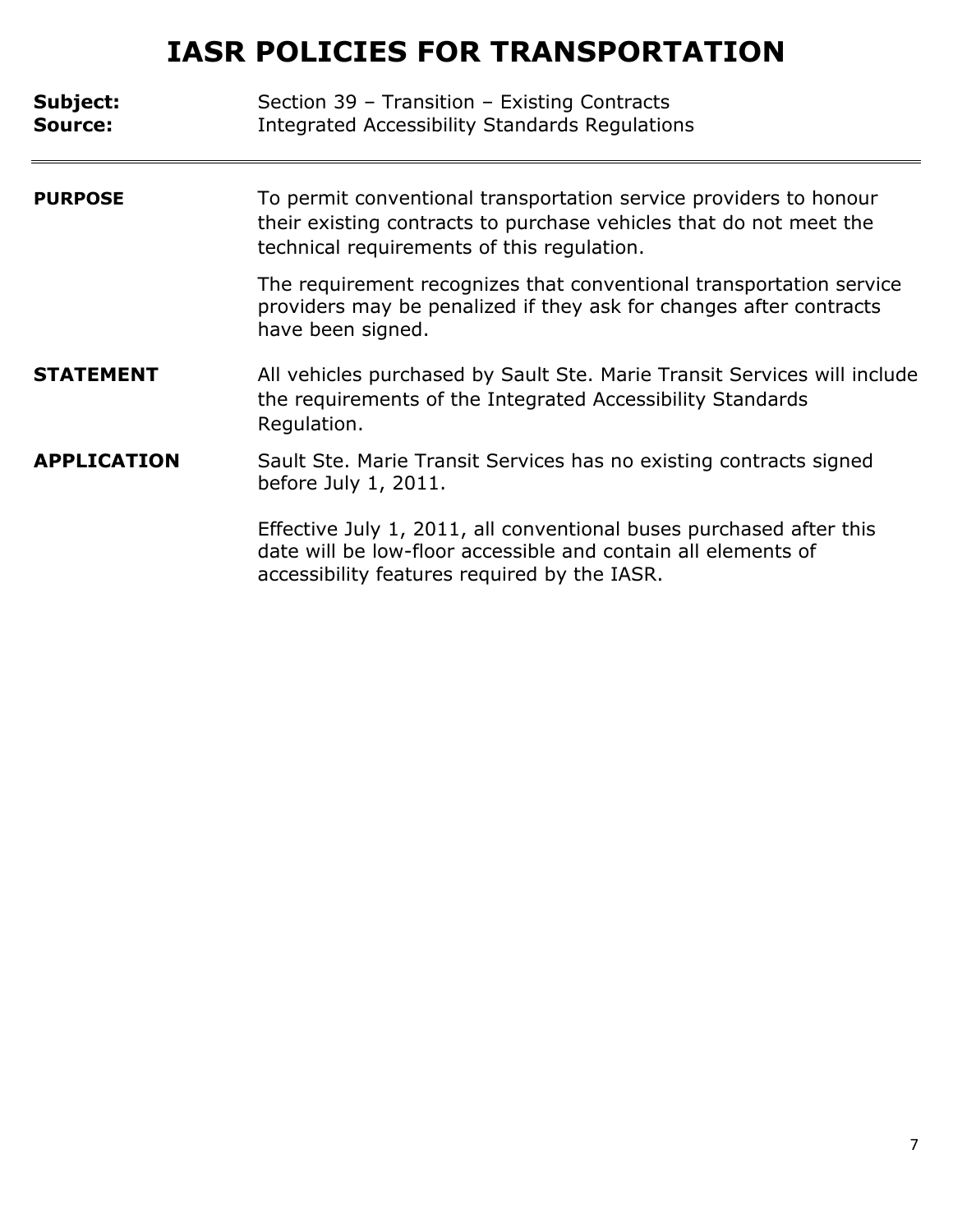| Subject:<br><b>Source:</b> | Section 40 - Transition - Existing Vehicles<br><b>Integrated Accessibility Standards Regulations</b>                                                                                                                                                    |
|----------------------------|---------------------------------------------------------------------------------------------------------------------------------------------------------------------------------------------------------------------------------------------------------|
| <b>PURPOSE</b>             | Conventional transportation service providers are not required to<br>retrofit vehicles that are within their fleet as of July 1, 2011 while<br>ensuring that new acquisitions meet the technical requirements of<br>this regulation.                    |
| <b>STATEMENT</b>           | Sault Ste. Marie Transit Services will ensure that when modifications<br>or upgrades are made to a portion of a vehicle, the new features will<br>meet the accessibility requirements outlined in the Integrated<br>Accessibility Standards Regulation. |
| <b>APPLICATION</b>         | Following the Integrated Accessibility Standards Regulations, any/all<br>modifications to our buses will meet accessibility quidelines.                                                                                                                 |
|                            | Sault Ste. Marie Transit has added 2 new low floor Parabuses to the<br>fleet in 2021 and has retrofitted one parabus to accommodate the<br>need for more ambulatory clients and to use for conventional transit.                                        |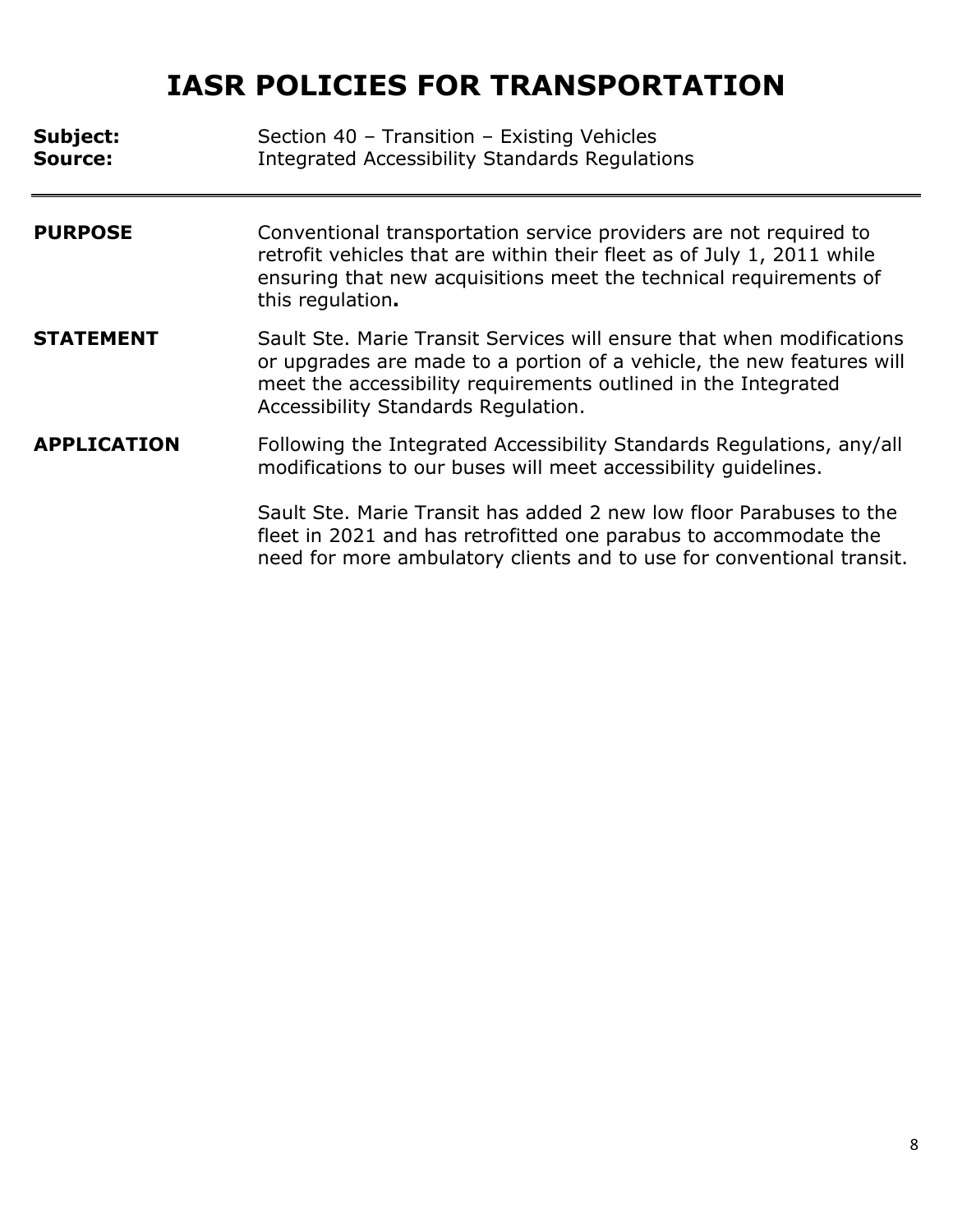| Subject:<br>Source: | Section 41 - Accessibility Plans - Conventional Transportation<br><b>Services</b><br>Integrated Accessibility Standards Regulations                                                                                                                                                                                                                                           |
|---------------------|-------------------------------------------------------------------------------------------------------------------------------------------------------------------------------------------------------------------------------------------------------------------------------------------------------------------------------------------------------------------------------|
| <b>PURPOSE</b>      | Conventional transportation service providers will identify in their<br>accessibility plans, their processes for managing and acting on the<br>customer feedback they receive about their services for people with<br>disabilities.                                                                                                                                           |
|                     | In addition, conventional transportation service providers must hold<br>at least one annual public meeting to give people with disabilities a<br>chance to participate in reviews of the accessibility plans.                                                                                                                                                                 |
| <b>STATEMENT</b>    | Sault Ste. Marie Transit Services will maintain a process for<br>managing, evaluating and acting on customer feedback. We will also<br>hold a public consultation on an annual basis to ensure that people<br>with disabilities can participate in the annual review of the<br>accessibility plan, as well as to seek feedback on other issues relating<br>to accessibility.  |
| <b>APPLICATION</b>  | Customer complaints are logged in a program called "WorkTech",<br>detailing the specific information regarding the customer's complaint,<br>where it is then assigned to a specific Transit representative to deal<br>with in an appropriate manner. Once the concern has been dealt<br>with, the file in "WorkTech" is updated with the outcome, and marked<br>as completed. |
|                     | If we receive a written complaint, signed by the complainant, we will<br>get back to them with a response.                                                                                                                                                                                                                                                                    |
|                     | We will hold a formal public consultation every year, and provide<br>follow-up from the previous year's issues. This public consultation<br>session is done in conjunction with the City of Sault Ste. Marie<br>Accessibility Division.                                                                                                                                       |
|                     | Informal information sessions will be held throughout the year, to<br>provide information to user groups, as requested.                                                                                                                                                                                                                                                       |
|                     | We will also attend Health Fairs, Family Council Meetings (long-term<br>care facilities), and any other organization if requested.                                                                                                                                                                                                                                            |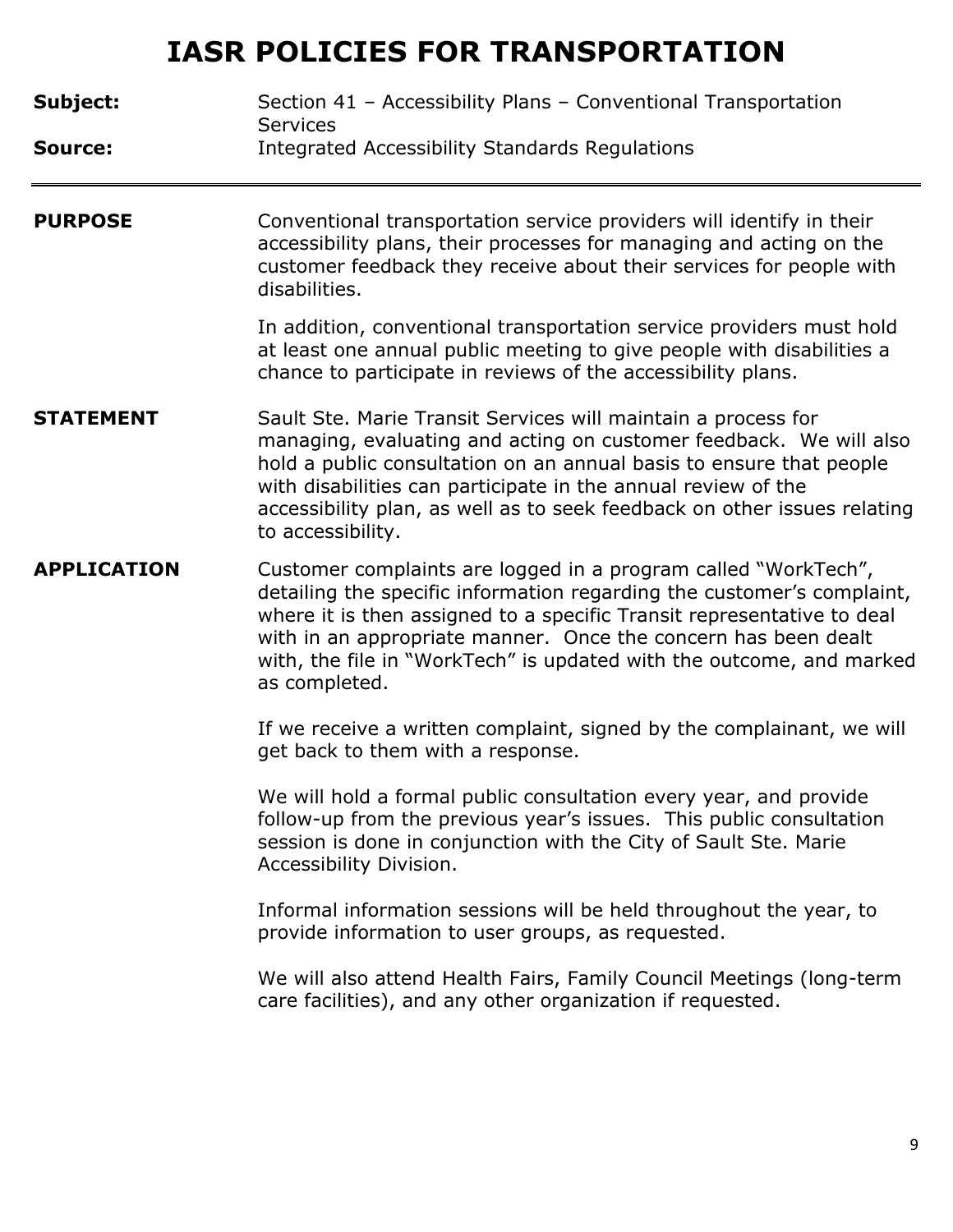| Subject:<br>Source: | Section 42 - Accessibility Plans-Specialized Transportation Services<br><b>Integrated Accessibility Standards Regulations</b>                                                                                                                                                                                                                                                                      |
|---------------------|----------------------------------------------------------------------------------------------------------------------------------------------------------------------------------------------------------------------------------------------------------------------------------------------------------------------------------------------------------------------------------------------------|
| <b>PURPOSE</b>      | Specialized transportation service providers will identify how they will<br>estimate demand for specialized transportation. They will also outline<br>what steps they will take to reduce the waiting times for their<br>services.                                                                                                                                                                 |
| <b>STATEMENT</b>    | Sault Ste. Marie Transit Services will estimate the demand for<br>specialized transportation services over a multi-year span, and create<br>a plan to reduce wait times for services.                                                                                                                                                                                                              |
| <b>APPLICATION</b>  | In 2013 Sault Ste. Marie Transit Services hired a Consultant, who<br>estimated future demand for specialized transit services. They were<br>able to estimate that the demand for Parabus service will increase<br>approximately 4.5% per year over the next 5 years, based on<br>demographic considerations such as population growth and age<br>density; and best practices in other communities. |
|                     | We currently have a 20-minute booking window which means that for<br>an 11:00am pickup (for example), the bus will arrive between<br>10:50am and 11:10am and will not be considered either early or late.<br>The client is expected to be ready 10 minutes early (10:50am).                                                                                                                        |
|                     | Future demand will be monitored through the number of registered<br>clients using the Parabus System, the percentage of<br>unaccommodated trip requests, past ridership trends, review of<br>incremental annual increase in demand, and ridership growth levels                                                                                                                                    |

(both on Conventional Transit and Parabus) are tracked quarterly.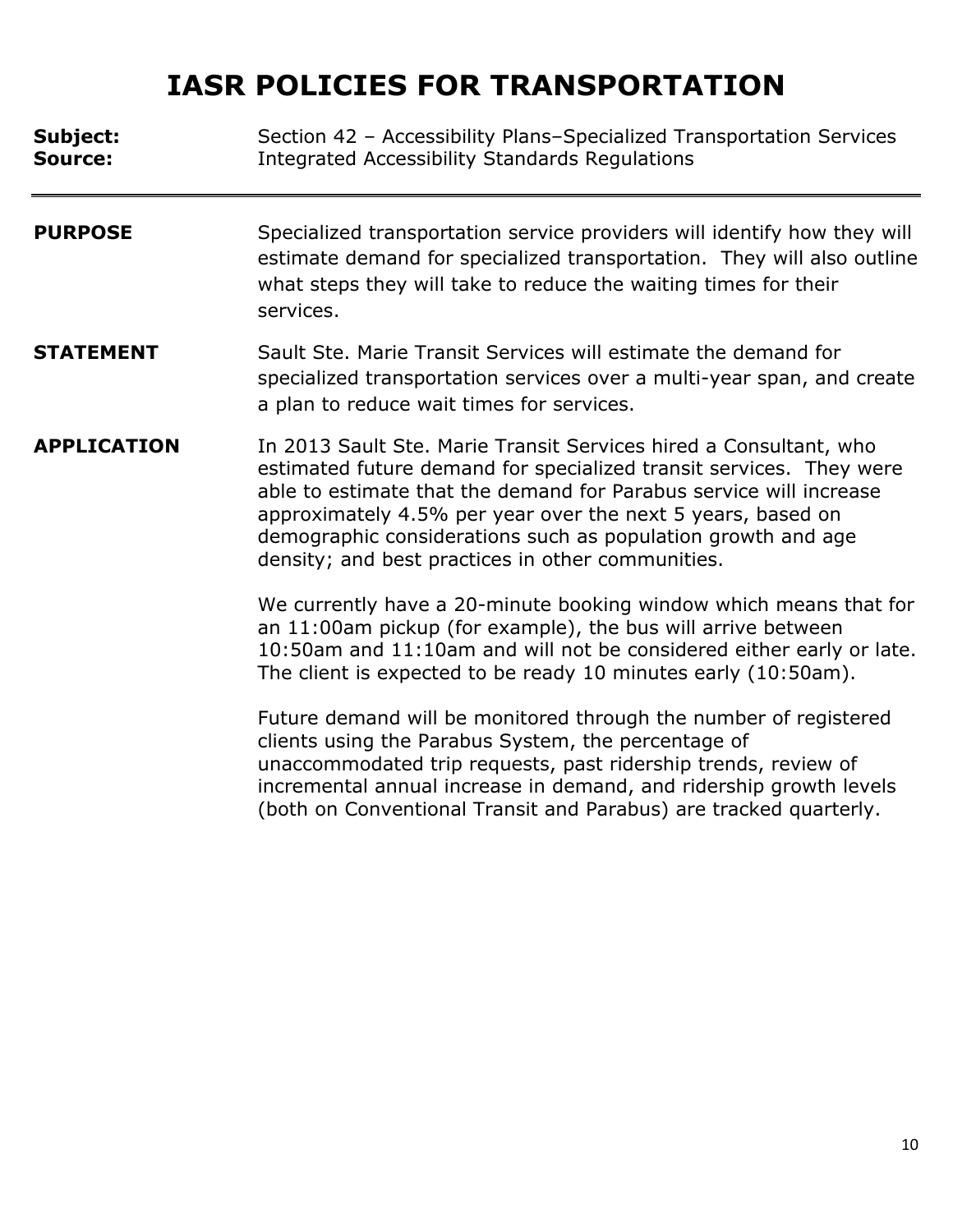| Subject:<br><b>Source:</b> | Section 44 - General Responsibilities<br>Integrated Accessibility Standards Regulations                                                                                                                                                                                                                                                                                                                                                                                                   |
|----------------------------|-------------------------------------------------------------------------------------------------------------------------------------------------------------------------------------------------------------------------------------------------------------------------------------------------------------------------------------------------------------------------------------------------------------------------------------------------------------------------------------------|
| <b>PURPOSE</b>             | Conventional transportation service providers will assist people with<br>disabilities, and will, upon request, make information on this available<br>in an accessible format.                                                                                                                                                                                                                                                                                                             |
| <b>STATEMENT</b>           | Sault Ste. Marie Transit Services will assist people with disabilities,<br>and provide information regarding how we will to this in an accessible<br>format.                                                                                                                                                                                                                                                                                                                              |
| <b>APPLICATION</b>         | We will deploy lifting devices and ramps when requested.                                                                                                                                                                                                                                                                                                                                                                                                                                  |
|                            | We will provide adequate time for people with disabilities to safely<br>board, be secured, and deboard our vehicles, and provide assistance<br>for these activities when requested.                                                                                                                                                                                                                                                                                                       |
|                            | For those vehicles with no securement devices, the requirement to<br>secure mobility aids does not apply.                                                                                                                                                                                                                                                                                                                                                                                 |
|                            | We will allow a person with disabilities to travel with a medical aid<br>(defined as an assistive device such as a respirator or portable<br>oxygen tank).                                                                                                                                                                                                                                                                                                                                |
|                            | Copies of our policies will be available on the City's website or<br>requested in hard copy from our office at 111 Huron Street.                                                                                                                                                                                                                                                                                                                                                          |
|                            | Upon request, the City shall provide or arrange for the provision of<br>accessible forms and communications supports for persons with<br>disabilities in a timely manner that takes into account the person's<br>accessibility needs due to disability and at a cost that is no more than<br>the regular cost charged to other persons. In determining the<br>suitability of an accessible format or communication support, the City<br>shall consult with the person making the request. |
|                            | This can be found at: https://saultstemarie.ca/busfeatures.                                                                                                                                                                                                                                                                                                                                                                                                                               |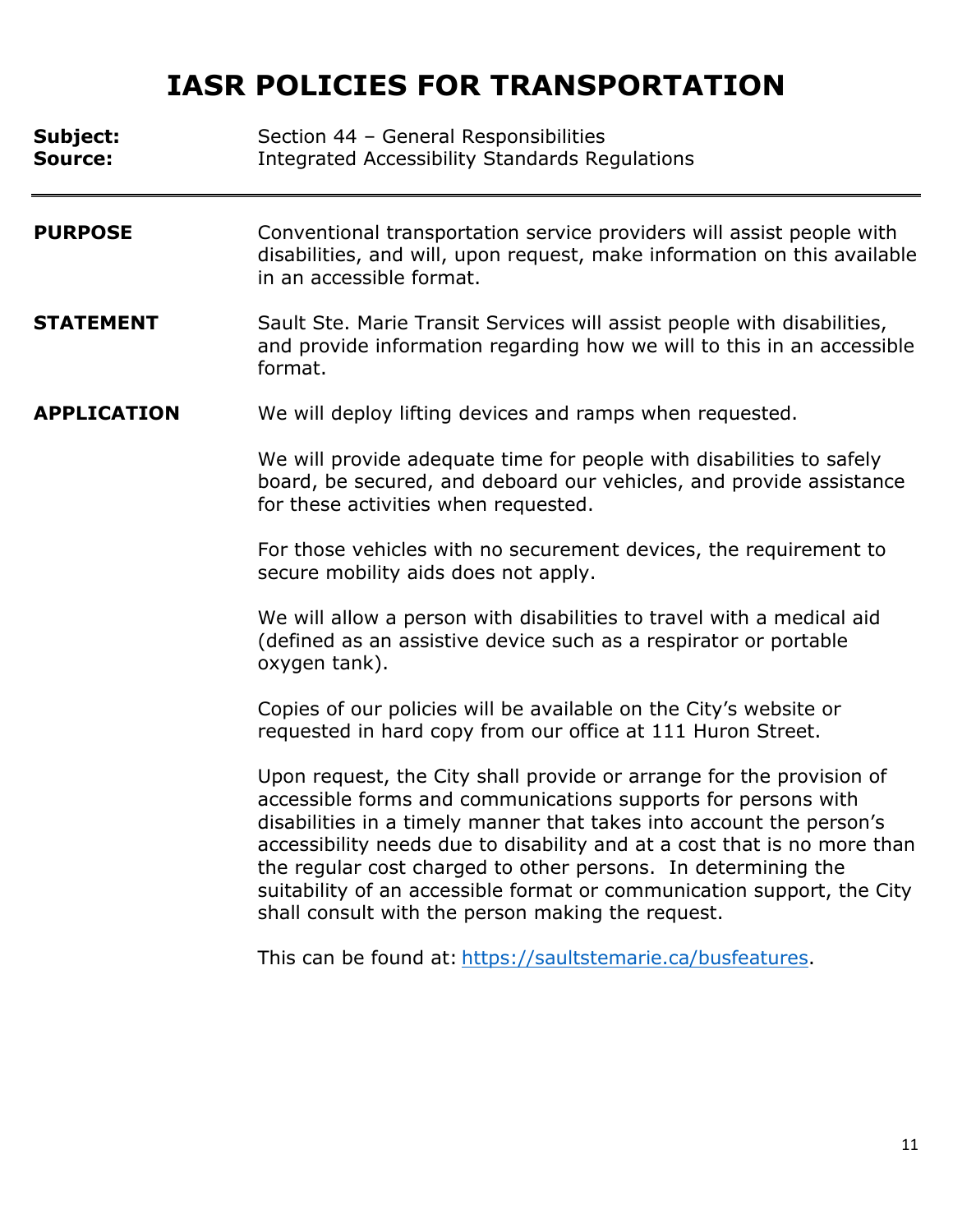| Subject:<br>Source: | Section 46 - Fares<br><b>Integrated Accessibility Standards Regulations</b>                                                                                                                                                                                                                                                                                                                                                                                                                                                                                                                                                                                                                                                                                                                                                 |
|---------------------|-----------------------------------------------------------------------------------------------------------------------------------------------------------------------------------------------------------------------------------------------------------------------------------------------------------------------------------------------------------------------------------------------------------------------------------------------------------------------------------------------------------------------------------------------------------------------------------------------------------------------------------------------------------------------------------------------------------------------------------------------------------------------------------------------------------------------------|
| <b>PURPOSE</b>      | No conventional transportation service provider will charge people<br>with disabilities more than people without disabilities for the same<br>trip. In addition, conventional transportation service providers must<br>offer accessible fare payment options.                                                                                                                                                                                                                                                                                                                                                                                                                                                                                                                                                               |
| <b>STATEMENT</b>    | Sault Ste. Marie Transit Services will charge equal fares on both<br>conventional transit and specialized transit, and offer the same pass<br>options.                                                                                                                                                                                                                                                                                                                                                                                                                                                                                                                                                                                                                                                                      |
| <b>APPLICATION</b>  | Cash fares on conventional and specialized transit are \$3.00.<br>Adult monthly passes (31 day) are available for \$69.00.<br>Senior monthly passes (31 day) are available for \$59.00.<br>Multi-20 punch passes are available for \$47.50.<br>Senior punch passes (60 yrs. +) are available for $$9.50$ for 6-rides<br>and \$19.00 for 12-rides.<br>Youth passes (up to 18 yrs.) are available for \$30.00.<br>All above passes may be used on both conventional and specialized<br>transit.<br>Parabus multi-40 punch passes are available for \$83.00 and may be<br>used on both conventional transit and specialized transit.<br>Semester passes (124 days) are available to Sault College and<br>Algoma University students only for \$190.00 and may be used on<br>both conventional transit and specialized transit. |
|                     | For passengers who are unable to use commonly used methods of<br>paying fares will be worked with on a case by case basis to determine<br>the best option for their specific needs.                                                                                                                                                                                                                                                                                                                                                                                                                                                                                                                                                                                                                                         |
|                     | Prices effective January 1, 2021 subject to annual change.                                                                                                                                                                                                                                                                                                                                                                                                                                                                                                                                                                                                                                                                                                                                                                  |
|                     | This can be found at: https://saultstemarie.ca/transitfares.                                                                                                                                                                                                                                                                                                                                                                                                                                                                                                                                                                                                                                                                                                                                                                |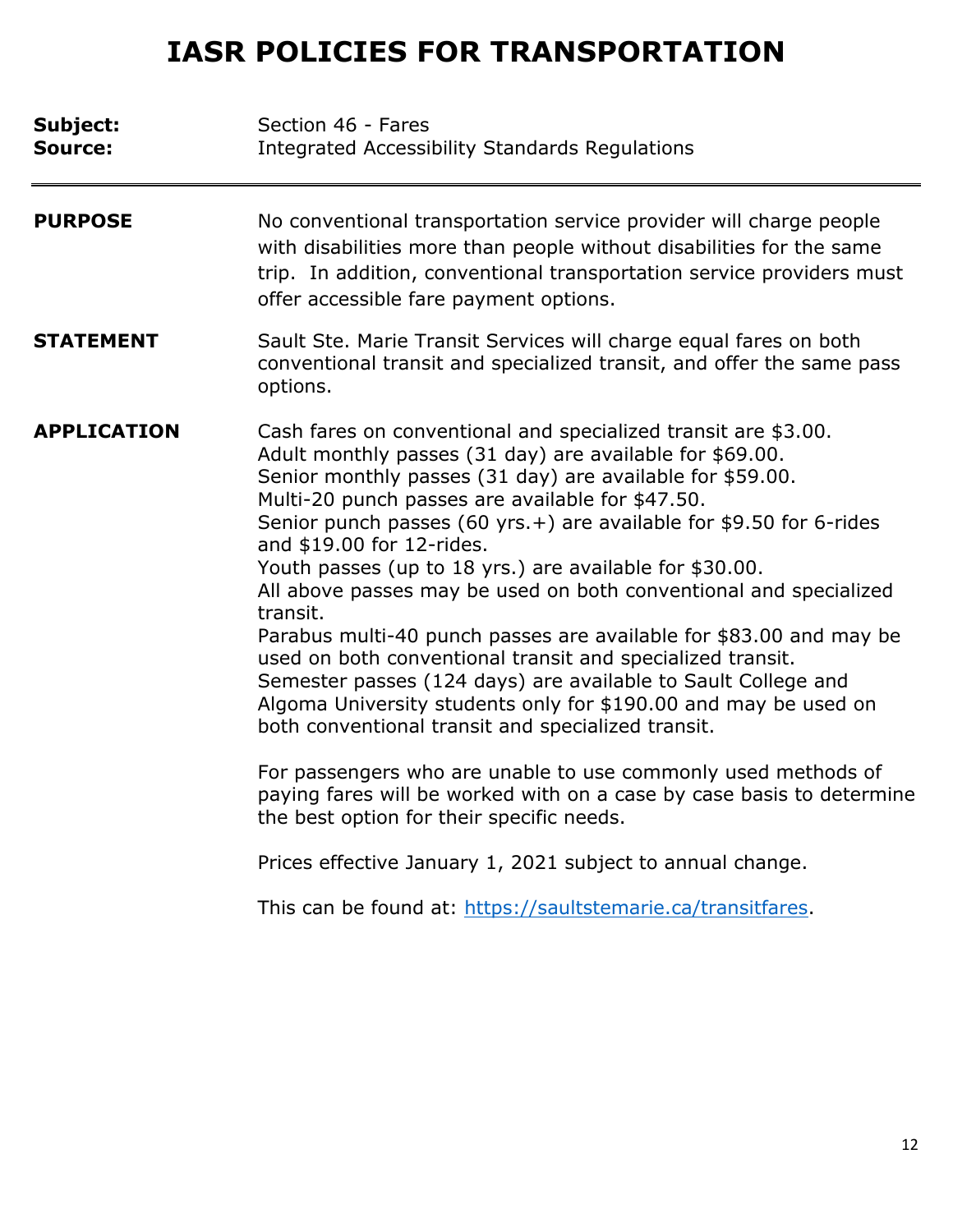| Subject:<br>Source: | Section 47 - Transit Stops<br><b>Integrated Accessibility Standards Regulations</b>                                                                                                                                    |
|---------------------|------------------------------------------------------------------------------------------------------------------------------------------------------------------------------------------------------------------------|
| <b>PURPOSE</b>      | When official stops are not accessible, conventional transportation<br>service providers will allow people with disabilities to board and<br>deboard the vehicles at safe locations that are not official stops.       |
| <b>STATEMENT</b>    | Sault Ste. Marie Transit Services will ensure that if an official transit<br>stop is inaccessible, people with disabilities will be allowed to board<br>and deboard the bus at an acceptable, close and safe location. |
| <b>APPLICATION</b>  | The conventional transit operator will determine the closest and<br>safest place to stop the bus.                                                                                                                      |
|                     | The operator will take into consideration the preferences of the<br>person with the disability.                                                                                                                        |
|                     | The operator will take into account two factors: the stop is along the<br>same route, and they are able to safely operate any accessibility<br>equipment that may be required by the person with a disability.         |
|                     | Transit operators will report any transit stops that are temporarily<br>inaccessible, either by radio or in person to their supervisor.                                                                                |
|                     | This can be found at: https://saultstemarie.ca/useofservices.                                                                                                                                                          |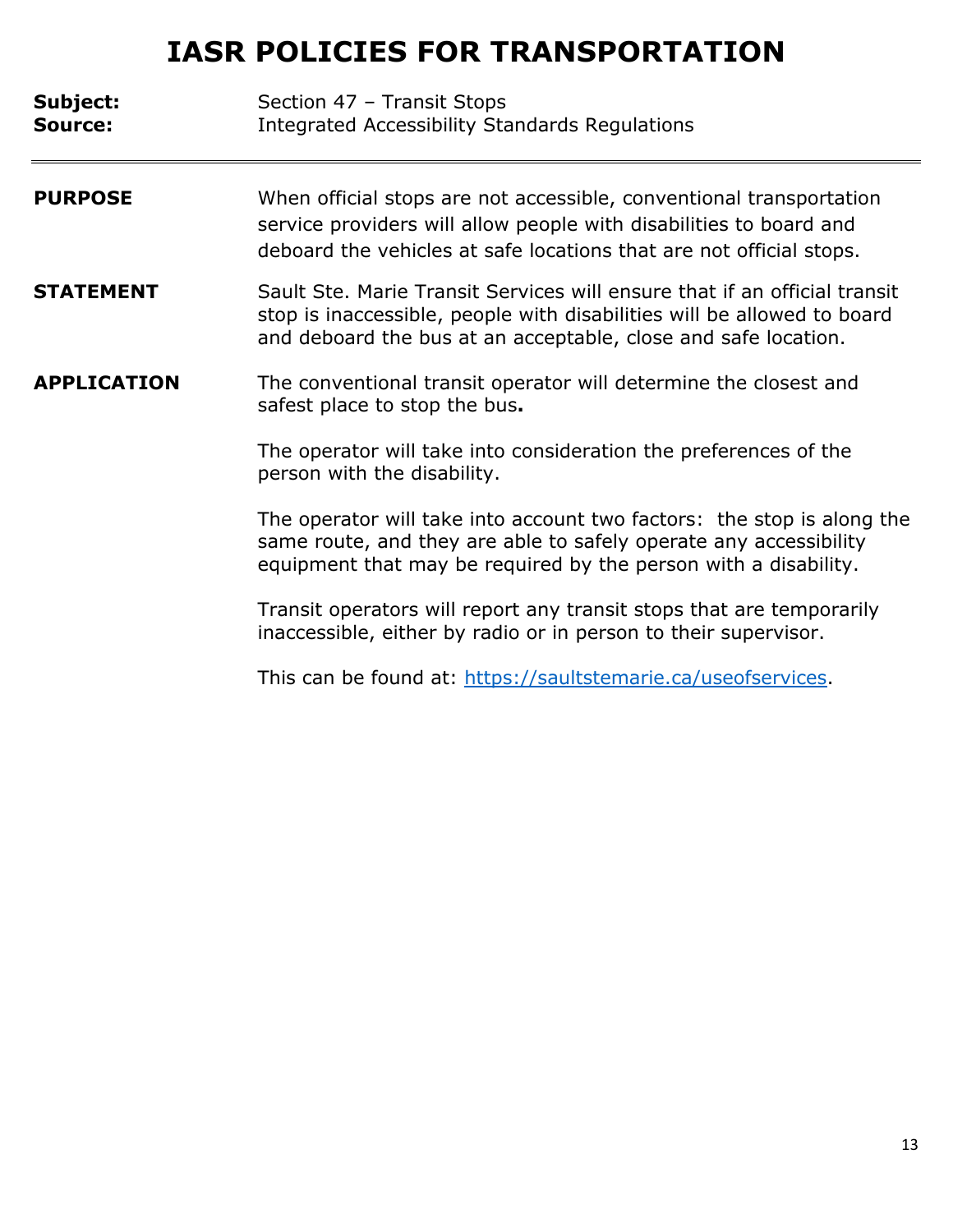| Subject:<br>Source: | Section 49 - Courtesy Seating<br><b>Integrated Accessibility Standards Regulations</b>                                                                                                                                                                                                                                                                                                 |
|---------------------|----------------------------------------------------------------------------------------------------------------------------------------------------------------------------------------------------------------------------------------------------------------------------------------------------------------------------------------------------------------------------------------|
| <b>PURPOSE</b>      | Conventional transportation service providers will have seats that are<br>designated for people with disabilities and are located as close as<br>practicable to the entrance door.                                                                                                                                                                                                     |
| <b>STATEMENT</b>    | Sault Ste. Marie Transit Services has designated seats for people with<br>disabilities on each conventional transit bus.                                                                                                                                                                                                                                                               |
| <b>APPLICATION</b>  | Signage is posted on every conventional transit bus for "Priority"<br>Seating", which is for the use of passengers with a disability.                                                                                                                                                                                                                                                  |
|                     | These seats are located close to the entrance door of the vehicle and<br>marked with the "Priority Seating" decal.                                                                                                                                                                                                                                                                     |
|                     | Customers are expected to respect and obey the primary purpose of<br>the designated seating area, which means: if someone is sitting in<br>one of these designated seats who does not have a disability, they<br>are expected to vacate the seat for a passenger with a disability.                                                                                                    |
|                     | Drivers/operators are not required or expected to intervene or<br>enforce the requirement that another passenger give up a seat for a<br>person with a disability. The IASR states specifically that the<br>Operator is not required to request/force anyone to move.                                                                                                                  |
|                     | There are signs posted in all of the buses, and there is information on<br>the front page of our brochure, which is available at the Accessibility<br>Office, the Transit Terminal and the Transit Office.                                                                                                                                                                             |
|                     | The transit industry recognizes that there are many customers in<br>addition to those with disabilities who will benefit from having a seat<br>near the front of the bus. A second category, called "Courtesy<br>Seating" has been established for such passengers as seniors,<br>expectant mothers, adults travelling with small children, or any other<br>passenger who may benefit. |
|                     | Passengers sitting in the Courtesy Seating area who are not included<br>in the list above are expected to respect the purpose of the seating<br>area and give up their seat.                                                                                                                                                                                                           |
|                     | There is different signage designed for both types of seating.                                                                                                                                                                                                                                                                                                                         |
|                     |                                                                                                                                                                                                                                                                                                                                                                                        |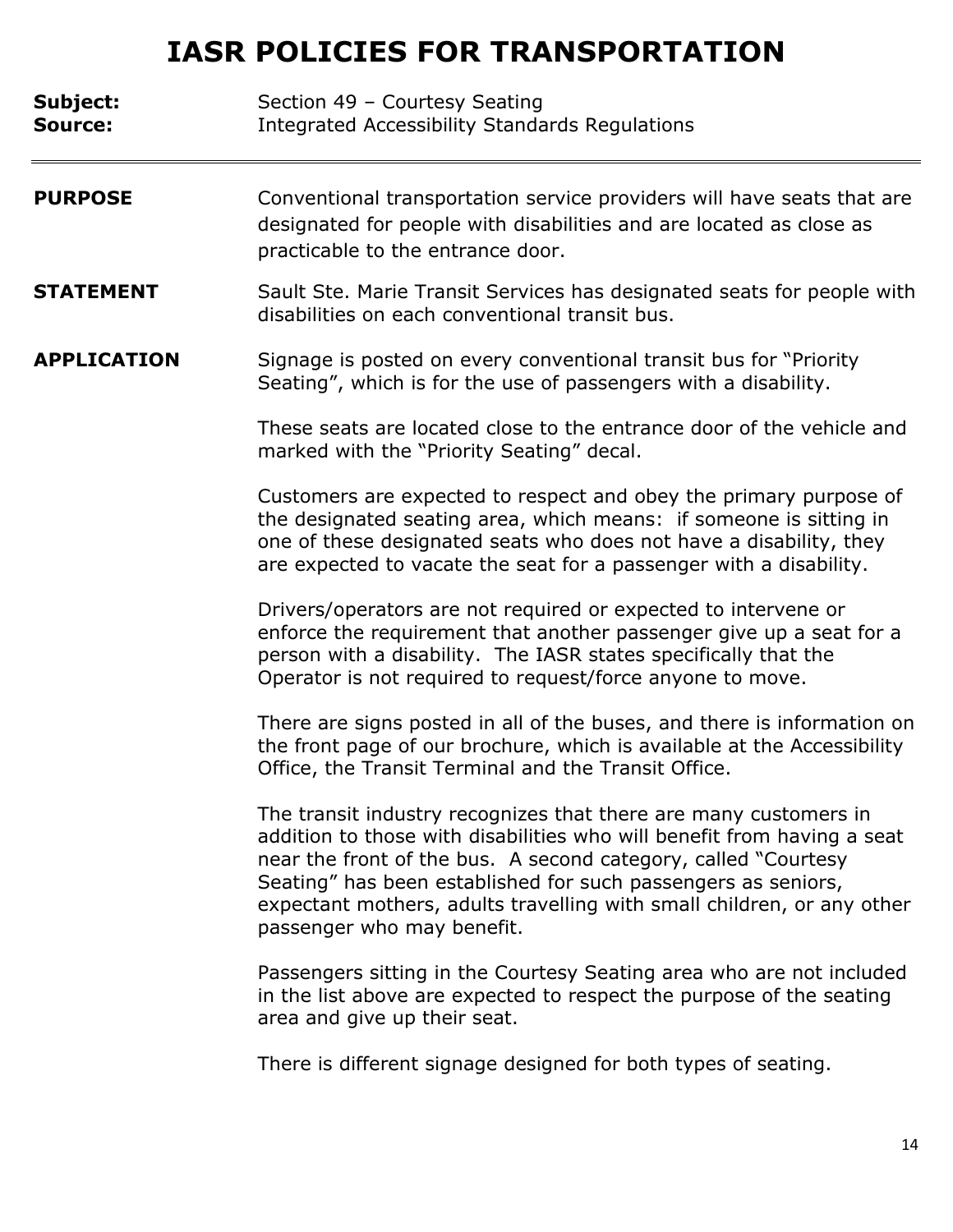Community Buses have limited seating available for passengers using mobility devices. In the event that the spaces reserved for passengers with mobility devices are filled to capacity, the next waiting passenger would be required to wait for the next available Community Bus.

Priority seating is available on a first come, first served basis.

This can be found at: [https://saultstemarie.ca/courtesyseating.](https://saultstemarie.ca/courtesyseating)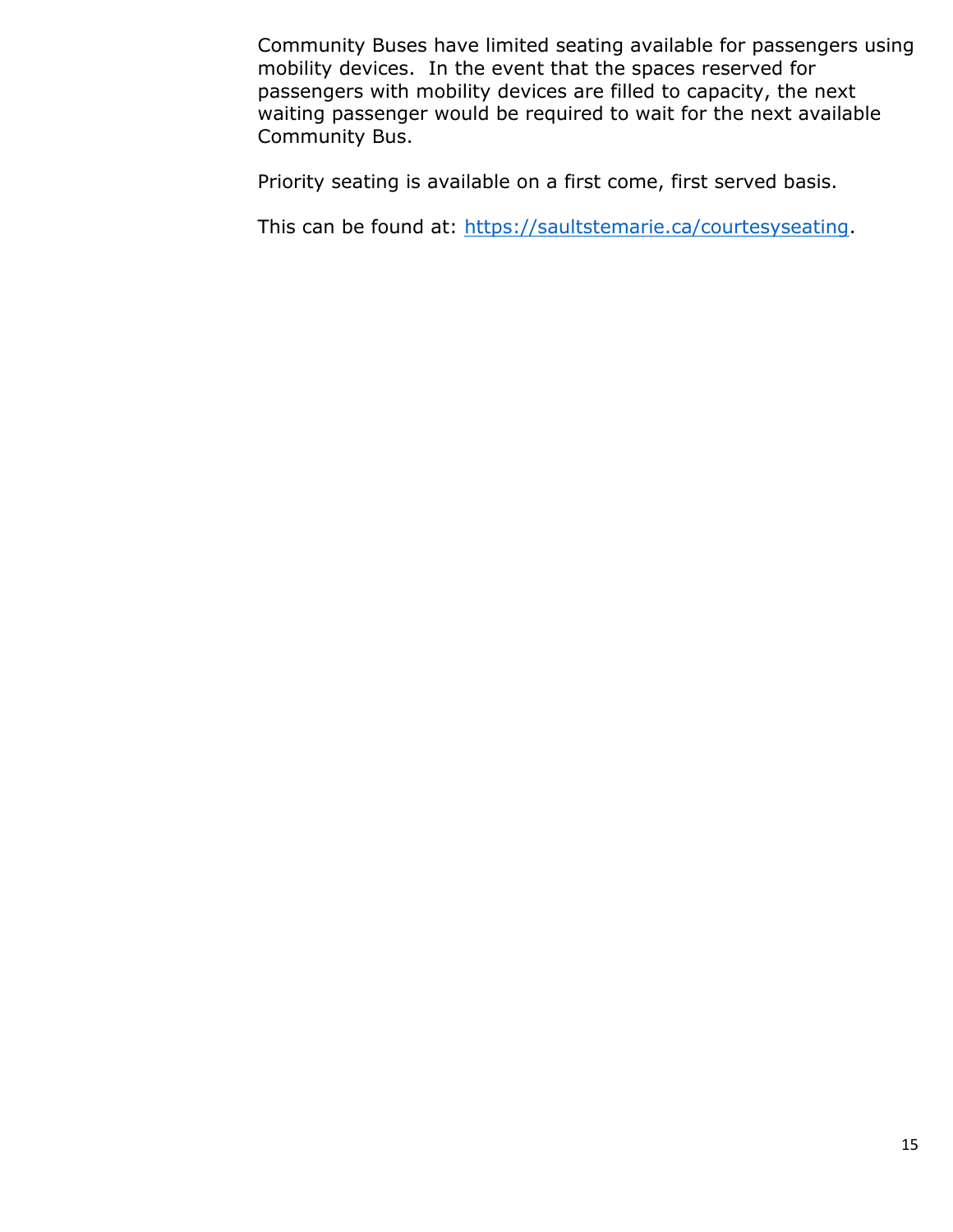**Subject:** Section 50 – Service Disruptions **Source:** Integrated Accessibility Standards Regulations

- **PURPOSE** When conventional transportation service providers know of a service disruption in advance, they will make alternative arrangements for accessible transportation for people with disabilities.
- **STATEMENT** Sault Ste. Marie Transit Services will make alternate accessible arrangements to transfer people with disabilities to their route destination where alternate arrangements for persons without disabilities are inaccessible; and ensure that the information on the alternate arrangements are communicated in a manner that takes into account the person's disability.
- **APPLICATION** In the event of a detour or road closure, Transit Services will make arrangements for the person with a disability to be transferred to an alternative mode of transportation to get to their destination, or as close as physically possible to their destination, based on the nature of the service disruption.

We will utilize any/all Transit equipment or vehicles to accommodate the service disruptions.

In the event of a service disruption, Sault Ste. Marie Transit Services does not guarantee that people with disabilities can get to a specific location at their intended destination. For example: if a street is closed due to a water main break, and no vehicles can access the street, then Transit Services is also unable to service the location.

This information may be communicated in a variety of ways, such as on the City's website and social media. In the event of a long-term detour, a City Media Release or the Transit Operator or Parabus Dispatch may communicate verbally with the person with a disability in the event of a more short-term disruption.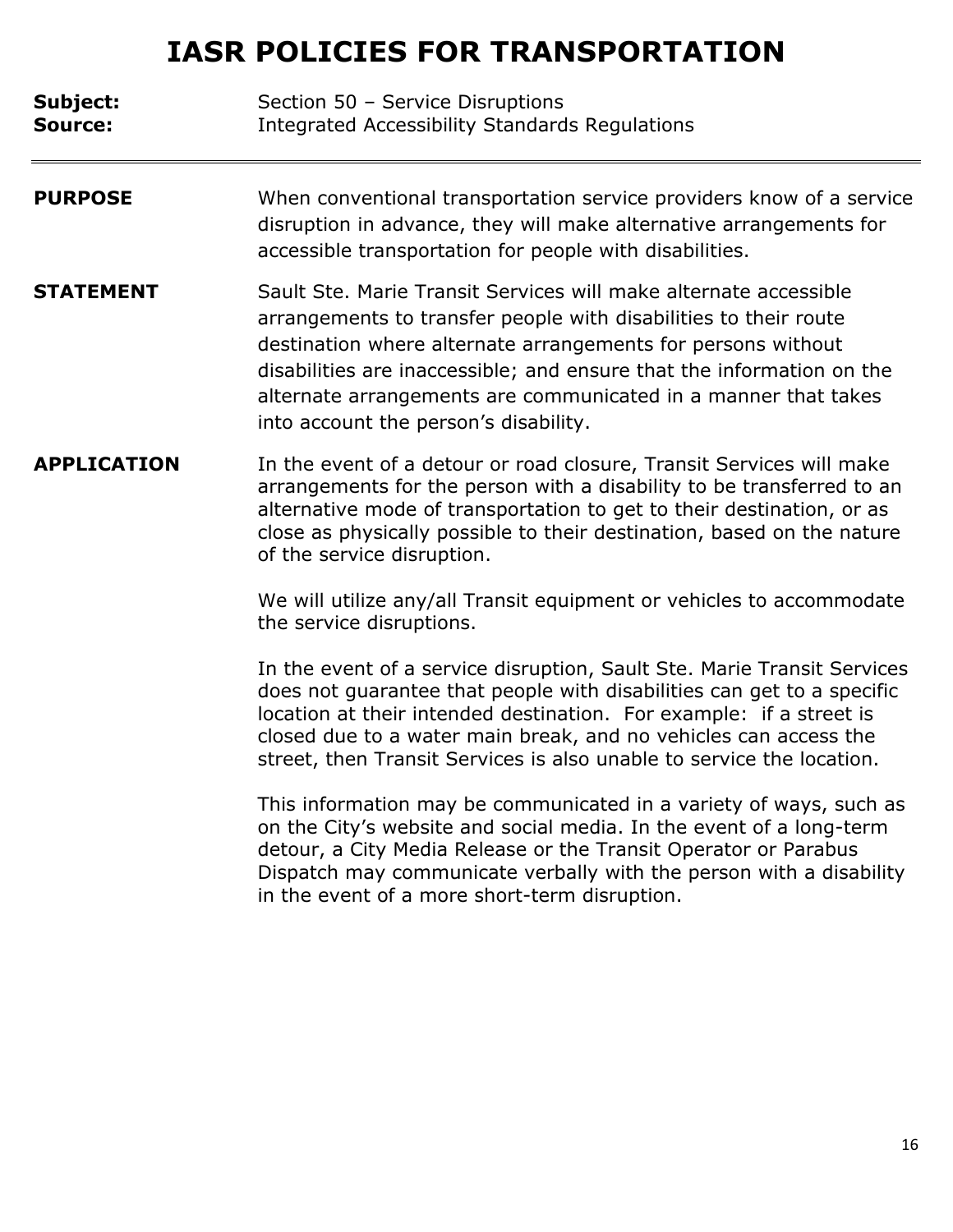| Subject:<br><b>Source:</b> | Section 51 - Pre-Boarding Announcements<br><b>Integrated Accessibility Standards Regulations</b>                                                                                                                             |
|----------------------------|------------------------------------------------------------------------------------------------------------------------------------------------------------------------------------------------------------------------------|
| <b>PURPOSE</b>             | Conventional transportation service providers will make sure that<br>information about the route, directions, destination or next major<br>stop is provided to people with disabilities before they board the<br>vehicles.   |
| <b>STATEMENT</b>           | Sault Ste. Marie Transit Services will ensure that all information<br>about each specific route, direction, destination and next major stop<br>is provided to people with disabilities before they board the bus.            |
| <b>APPLICATION</b>         | All Sault Ste. Marie Transit Service buses are labeled with their<br>specific route name and number. All conventional buses are<br>equipped with AODA compliant call out system of the route and next<br>stop announcements. |
|                            | Transit staff will be at the bus terminal at all arrival and departure<br>times to direct passengers/people with disabilities, and upon request<br>will provide verbal information to passengers.                            |
|                            | This can be found at: https://saultstemarie.ca/transittips.                                                                                                                                                                  |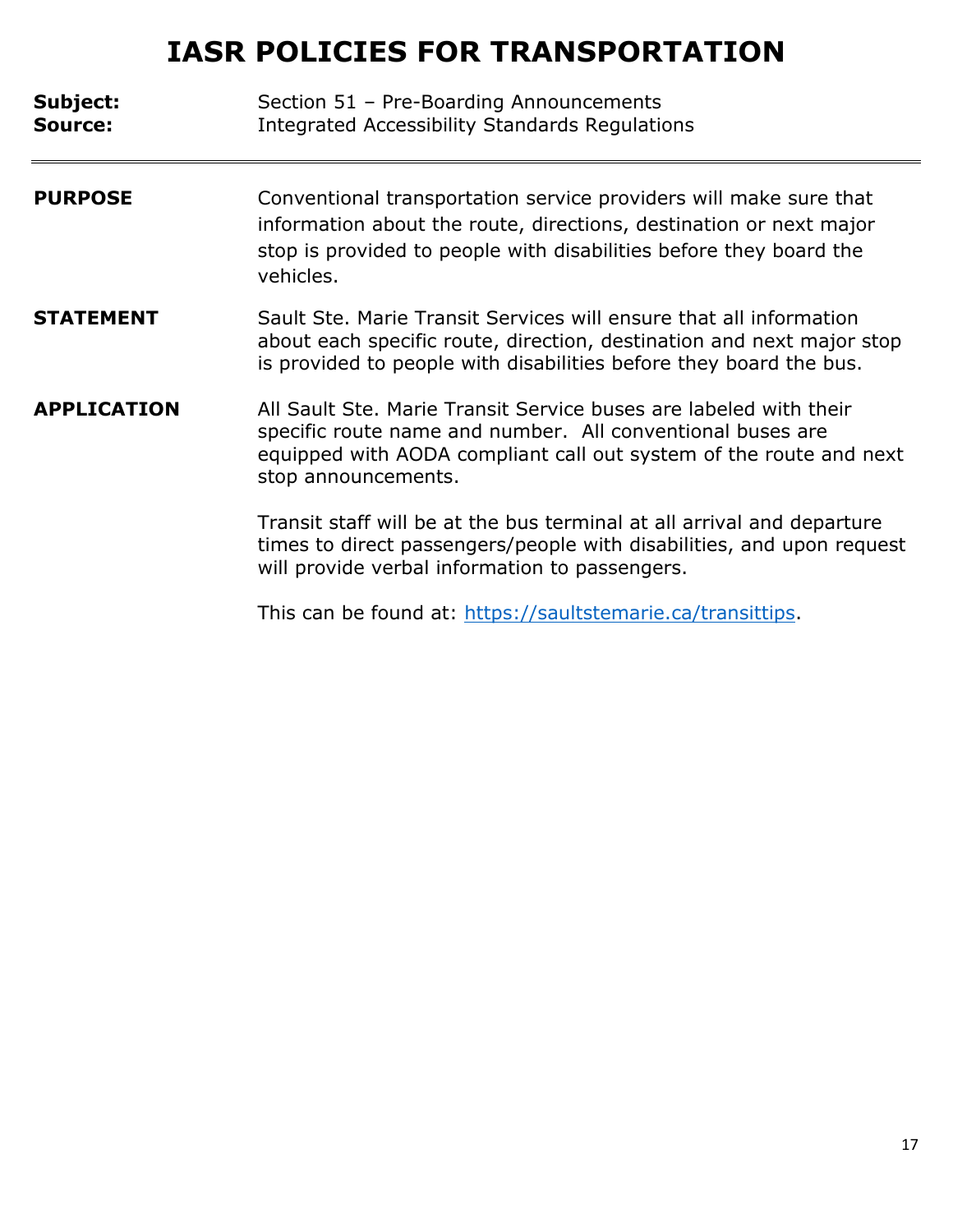| Subject:<br><b>Source:</b> | Section 52 - On-Board Announcements<br><b>Integrated Accessibility Standards Regulations</b>                                                                                                              |
|----------------------------|-----------------------------------------------------------------------------------------------------------------------------------------------------------------------------------------------------------|
| <b>PURPOSE</b>             | Conventional transportation service providers will make sure that all<br>the destination points or stops are announced on all vehicles while<br>they are travelling along their routes or being operated. |
| <b>STATEMENT</b>           | Sault Ste. Marie Transit Services will ensure that all destination<br>points/stops are announced on all conventional transit buses while<br>they are travelling along their routes.                       |
| <b>APPLICATION</b>         | Sault Ste. Marie Transit Services on-board announcement system is<br>both visual and audible.                                                                                                             |
|                            | The call-announcement system work off GPS (Global Positioning<br>System), based on longitude and latitude.                                                                                                |
|                            | Bus stops are programmed into the system based on their specific<br>longitude and latitude, and the system recognized the position and<br>calls it out 100' in advance of the stop.                       |
|                            | If the system is goes off-line, it is still able to calculate time &<br>distance and still announce the stops accurately. (Called "dead<br>reckoning").                                                   |
|                            | In the event that the system fails completely, Transit operators are<br>required to call out the stops.                                                                                                   |
|                            | This can be found at: https://saultstemarie.ca/transittips.                                                                                                                                               |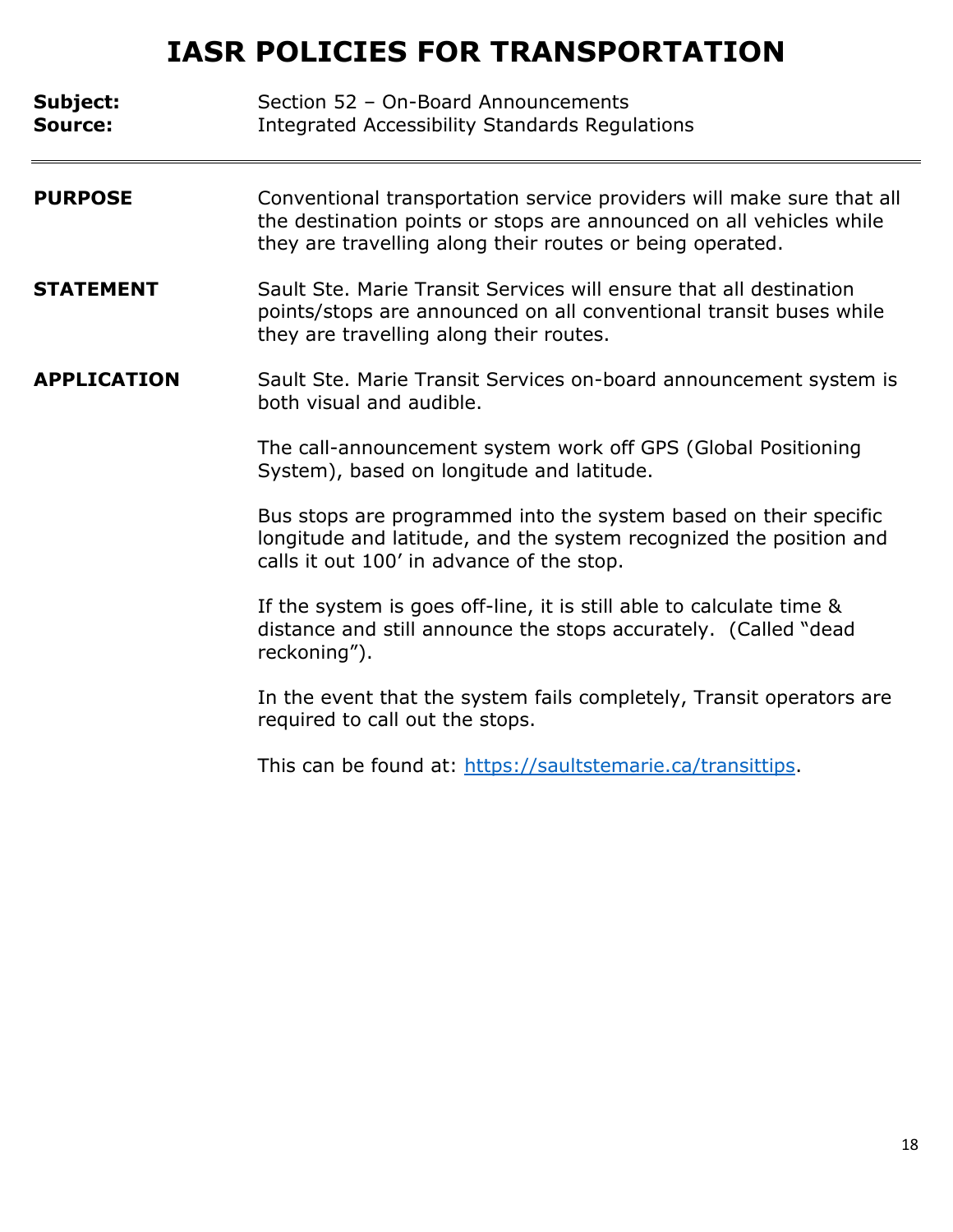| Subject:<br>Source: | Section 53 - Grab Bars, Handholds, Handrails, Stanchions<br><b>Integrated Accessibility Standards Regulations</b>                                                                                                                                                                                                                                                                                                                                                                       |
|---------------------|-----------------------------------------------------------------------------------------------------------------------------------------------------------------------------------------------------------------------------------------------------------------------------------------------------------------------------------------------------------------------------------------------------------------------------------------------------------------------------------------|
| <b>PURPOSE</b>      | Every conventional transportation service provider shall ensure that<br>all of its transportation vehicles that are manufactured on or after<br>January 1, 2013 are equipped with grab bars, handholds, handrails or<br>stanchions.                                                                                                                                                                                                                                                     |
| <b>STATEMENT</b>    | Sault Ste. Marie Transit Services will ensure that all transportation<br>vehicles purchased that are manufactured after January 1, 2013 are<br>equipped with grab bars, handholds, handrails and stanchions in all<br>the required areas.                                                                                                                                                                                                                                               |
| <b>APPLICATION</b>  | Grab bars, handholds, handrails and stanchions will be standard<br>equipment on all transit vehicles purchased after January 1, 2013 and<br>positioned at: locations where passengers are required to pay fares;<br>each mobility aid securement position; each priority seating area<br>intended for use by persons with disabilities; and each side of any<br>entrance or exit used by person with disabilities.<br>All technical requirements are now standard equipment direct from |
|                     | the manufacturer.                                                                                                                                                                                                                                                                                                                                                                                                                                                                       |

This can be found at: [https://saultstemarie.ca/busfeatures.](https://saultstemarie.ca/busfeatures)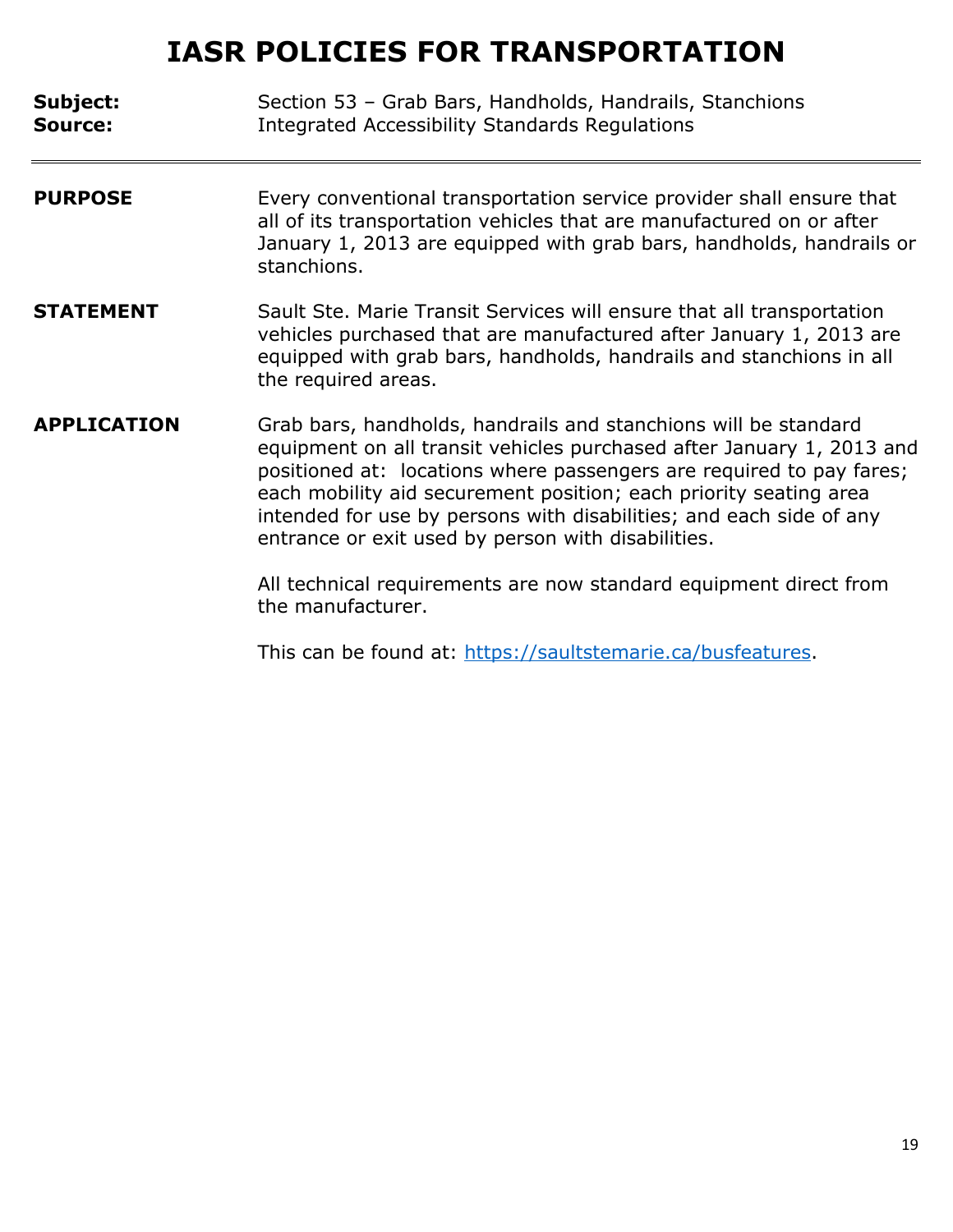| Subject:<br><b>Source:</b> | Section 54 - Floors and Carpeted Surfaces<br><b>Integrated Accessibility Standards Regulations</b>                                                                                                                                                               |
|----------------------------|------------------------------------------------------------------------------------------------------------------------------------------------------------------------------------------------------------------------------------------------------------------|
| <b>PURPOSE</b>             | Floors and floor surfaces on vehicles are to produce minimum glare,<br>are slip resistant and are securely fastened.                                                                                                                                             |
| <b>STATEMENT</b>           | Sault Ste. Marie Transit Services will ensure that all floors and floor<br>surfaces on all of our conventional transit service vehicles and<br>specialized transit service vehicles will produce minimum glare, are<br>slip resistant and are securely fastened. |
| <b>APPLICATION</b>         | All transit buses, both conventional and specialized will have floor<br>surfaces that produce minimum glare.                                                                                                                                                     |
|                            | All transit buses, both conventional and specialized, will be slip<br>resistant, which will offer a level of friction that allows people with<br>disabilities, especially those using mobility assistive devices, to travel<br>safely within the vehicle.        |
|                            | All technical requirements are now standard equipment direct from<br>the manufacturer.                                                                                                                                                                           |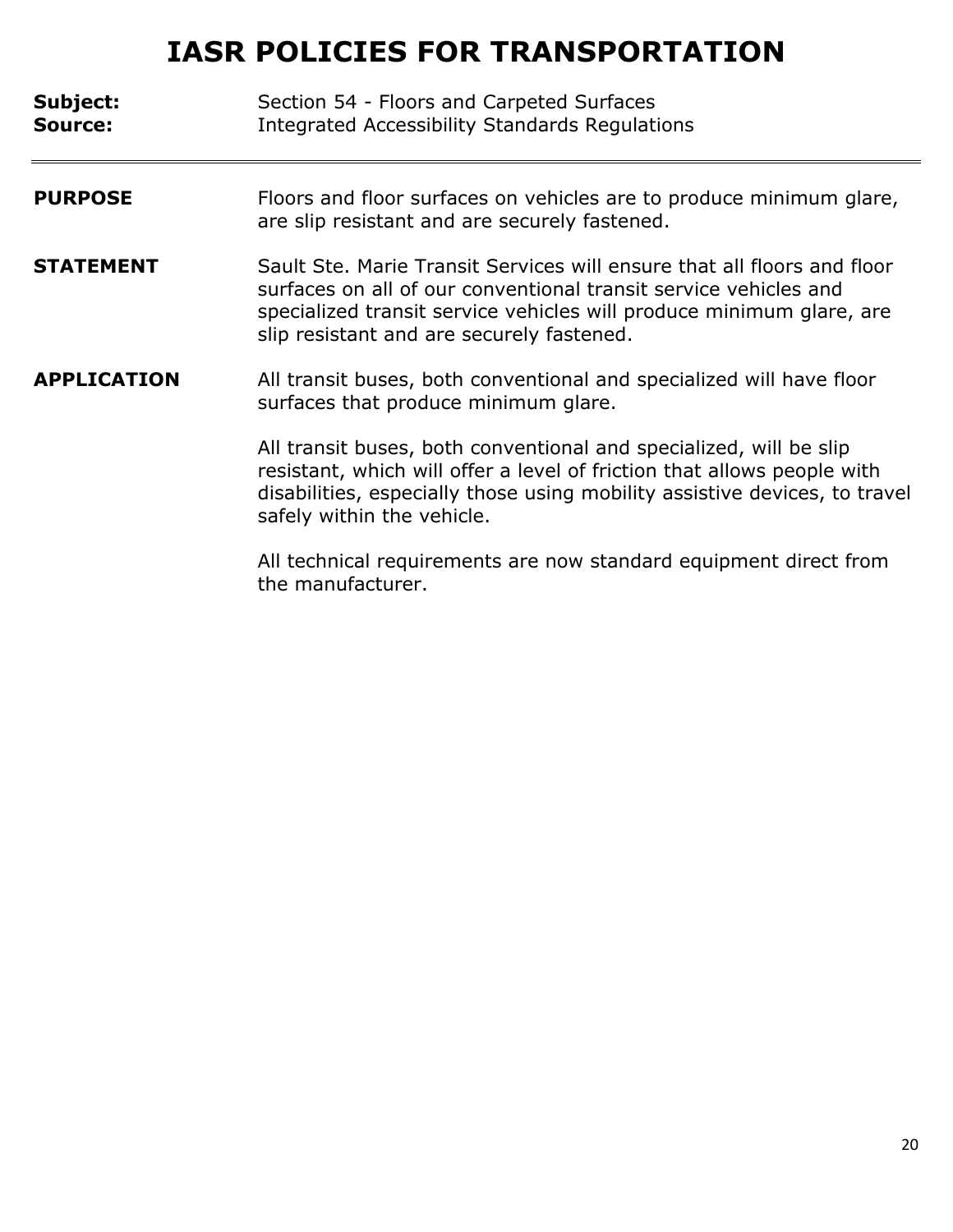| Subject:<br>Source: | Section 56 - Stop Requests and Emergency Response Controls<br><b>Integrated Accessibility Standards Regulations</b>                                                                                                                                                                                                                                                                                |
|---------------------|----------------------------------------------------------------------------------------------------------------------------------------------------------------------------------------------------------------------------------------------------------------------------------------------------------------------------------------------------------------------------------------------------|
| <b>PURPOSE</b>      | Every conventional transportation service provider shall ensure that<br>all of its transportation vehicles manufactured on or after January 1,<br>2013, are equipped with accessible stop-requests and emergency<br>response controls that are located throughout the transportation<br>vehicle, including places within reach of allocated mobility aid spaces<br>and courtesy seating locations. |
| <b>STATEMENT</b>    | Sault Ste. Marie Transit Services will ensure that all of our<br>transportation service vehicles are equipped with accessible stop-<br>requests.                                                                                                                                                                                                                                                   |
| <b>APPLICATION</b>  | Stop request signals are located in the Priority seating area and<br>within reach of the allocated mobility aid spaces.                                                                                                                                                                                                                                                                            |
|                     | Stop request signals are visual (an indicator light illuminates at the<br>front of the bus) and audible as well so that people with a range of<br>disabilities are aware of the request.                                                                                                                                                                                                           |
|                     | A Transit bus does not require emergency response controls, as<br>operators are easily notified of emergencies on board.                                                                                                                                                                                                                                                                           |
|                     | All technical requirements are now standard equipment direct from<br>the manufacturer, and are available on all of our buses.                                                                                                                                                                                                                                                                      |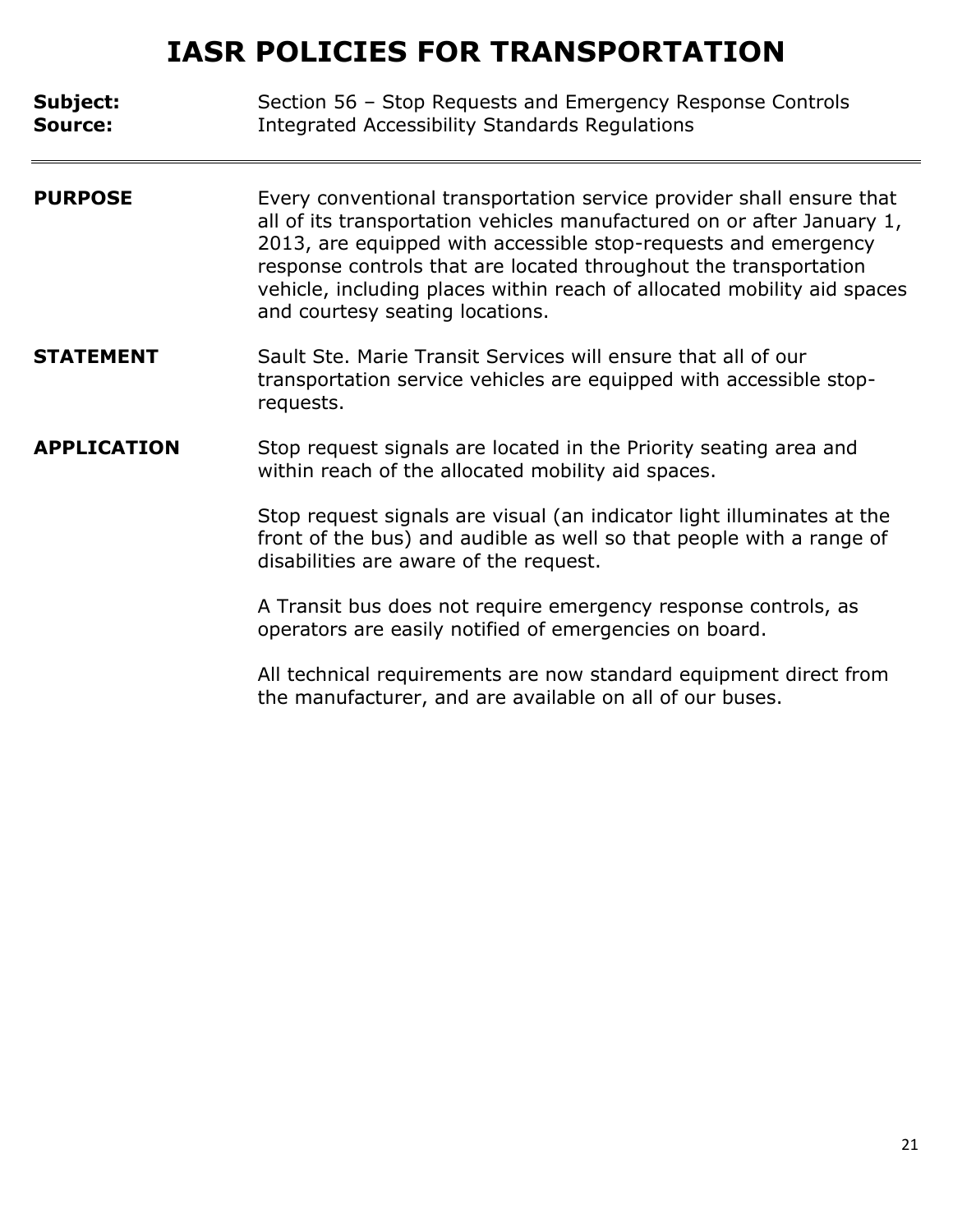| Subject:<br>Source: | Section 57 - Lighting Features<br><b>Integrated Accessibility Standards Regulations</b>                                                                                                                                                                                                                                                                                |
|---------------------|------------------------------------------------------------------------------------------------------------------------------------------------------------------------------------------------------------------------------------------------------------------------------------------------------------------------------------------------------------------------|
| <b>PURPOSE</b>      | Every conventional transportation service provider shall ensure that<br>all of its transportation vehicles manufactured on or after January 1,<br>2013, are equipped with lights above or beside each passenger<br>access door that are constantly lit when the door is open and that<br>illuminate the lifting device, ramp, portable bridge plate or step<br>nosing. |
| <b>STATEMENT</b>    | Sault Ste. Marie Transit Services will ensure that all transportation<br>vehicles are equipped with lights above or beside each passenger<br>access door that are constantly lit when the door is open and that<br>illuminate the lifting device, ramp and step nosing.                                                                                                |
| <b>APPLICATION</b>  | All Sault Ste. Marie Transit buses are equipped with lights above or<br>beside each passenger access door, and are constantly lit when the<br>door is open and illuminate the lifting device, ramp and step nosings.                                                                                                                                                   |
|                     | All technical requirements are now standard equipment direct from<br>the manufacturer.                                                                                                                                                                                                                                                                                 |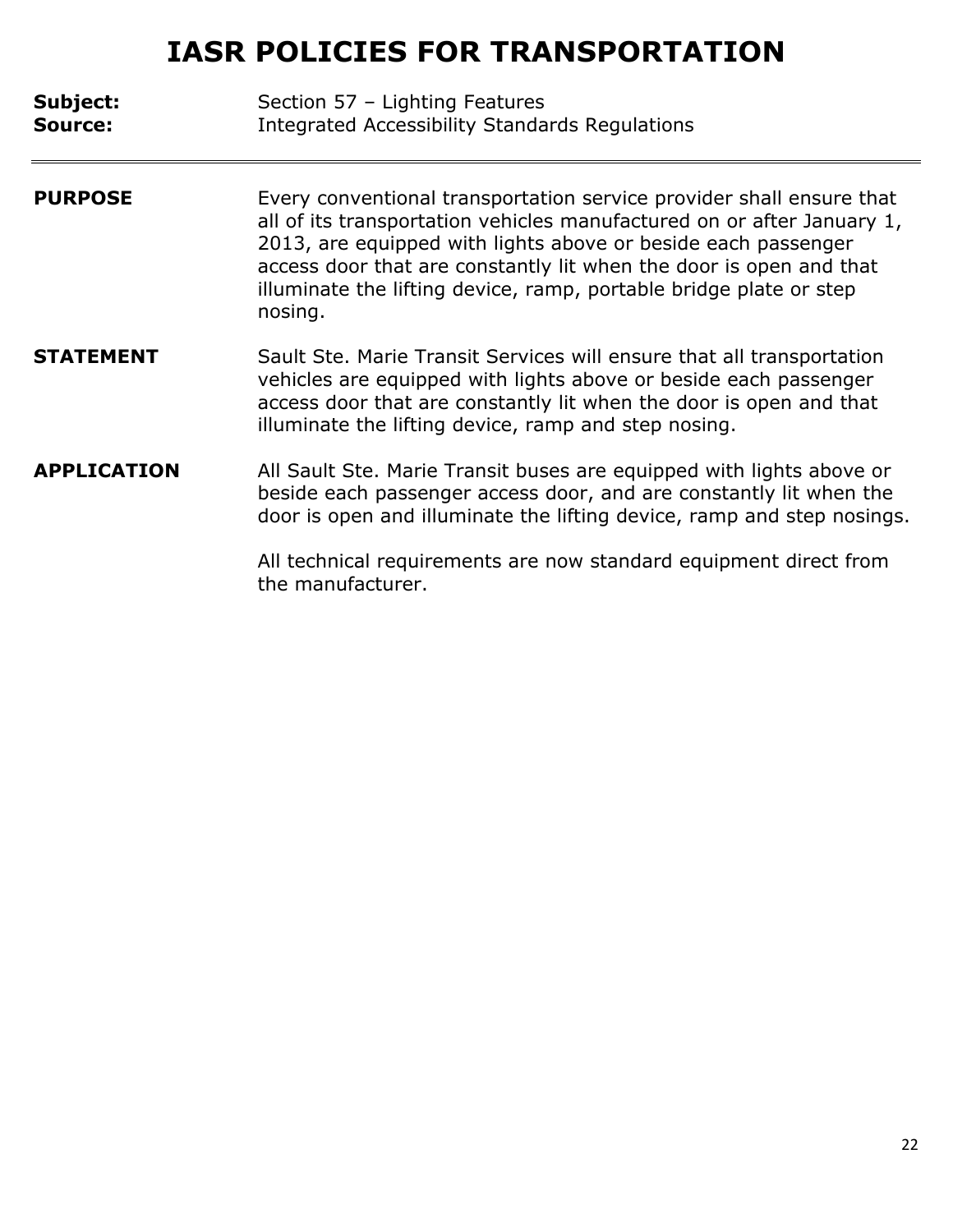**Subject:** Section 58 - Signage **Source:** Integrated Accessibility Standards Regulations

#### **PURPOSE** To ensure that there is signage identifying the route, direction, destination, or next major stop is to be displayed on all conventional transportation vehicles.

**STATEMENT** Sault Ste. Marie Transit Services will ensure that there is signage on all Transit vehicles to identify the route, direction, destination, or next major stop.

#### **APPLICATION** All Sault Ste. Marie conventional transit vehicles display the route name and number on the front and passenger side of the bus.

Signage will be visible at the point of boarding, consistently located, have a glare-free surface, and be positioned to avoid shadow areas and glare.

Signage will be consistently shaped, coloured, and positioned, and when used in the same type of transportation vehicle to give the same type of information.

Signage will have text that is high-coloured contrast with the background in order to assist with visual recognition, and have the appearance of solid characters.

All technical requirements are now standard equipment direct from the manufacturer.

This can be found at: [https://saultstemarie.ca/busfeatures.](https://saultstemarie.ca/busfeatures)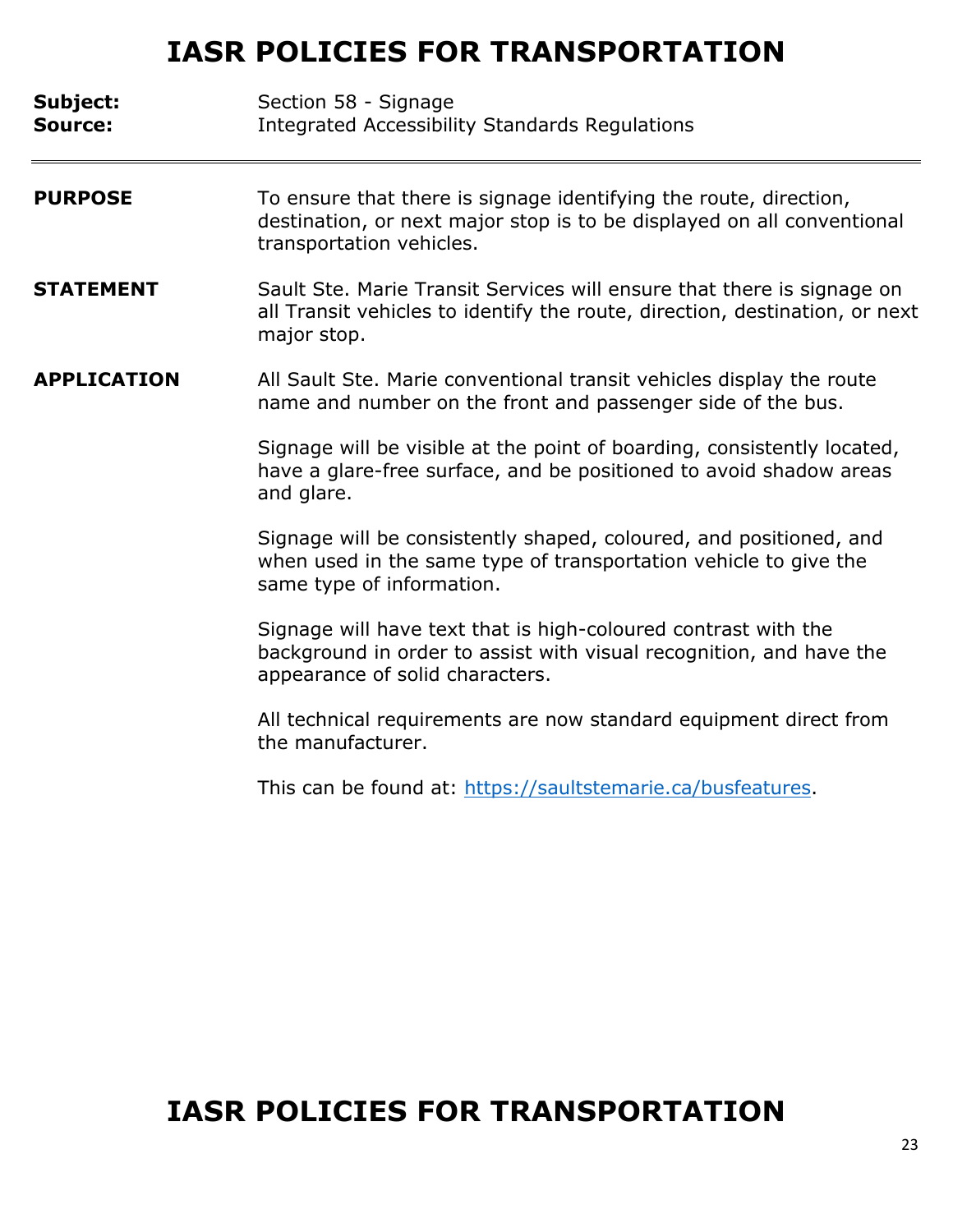| Subject:<br>Source: | Section 59 - Lifting Devices, Ramps, or Portable Bridge Plates<br><b>Integrated Accessibility Standards Regulations</b>                                                                                                                                                     |
|---------------------|-----------------------------------------------------------------------------------------------------------------------------------------------------------------------------------------------------------------------------------------------------------------------------|
| <b>PURPOSE</b>      | All conventional transportation service vehicles, shall be equipped<br>with lifting devices, ramps, or portable bridge plates to help people<br>with disabilities board and deboard the vehicles.                                                                           |
| <b>STATEMENT</b>    | Sault Ste. Marie Transit Services will ensure that all of its<br>conventional transportation vehicles are equipped with lifting devices<br>or ramps, and that each of them has the colour strop to identify the<br>bottom edge, a slip resistant surface, and raised edges. |
| <b>APPLICATION</b>  | All new conventional transportation vehicles purchased by Sault Ste.<br>Marie Transit Services be low-floor accessible with either lifting<br>devices or ramps to assist people with disabilities to board and<br>deboard the bus.                                          |
|                     | All technical requirements are now standard equipment direct from<br>the manufacturer.                                                                                                                                                                                      |
|                     | This can be found at: https://saultstemarie.ca/busfeatures.                                                                                                                                                                                                                 |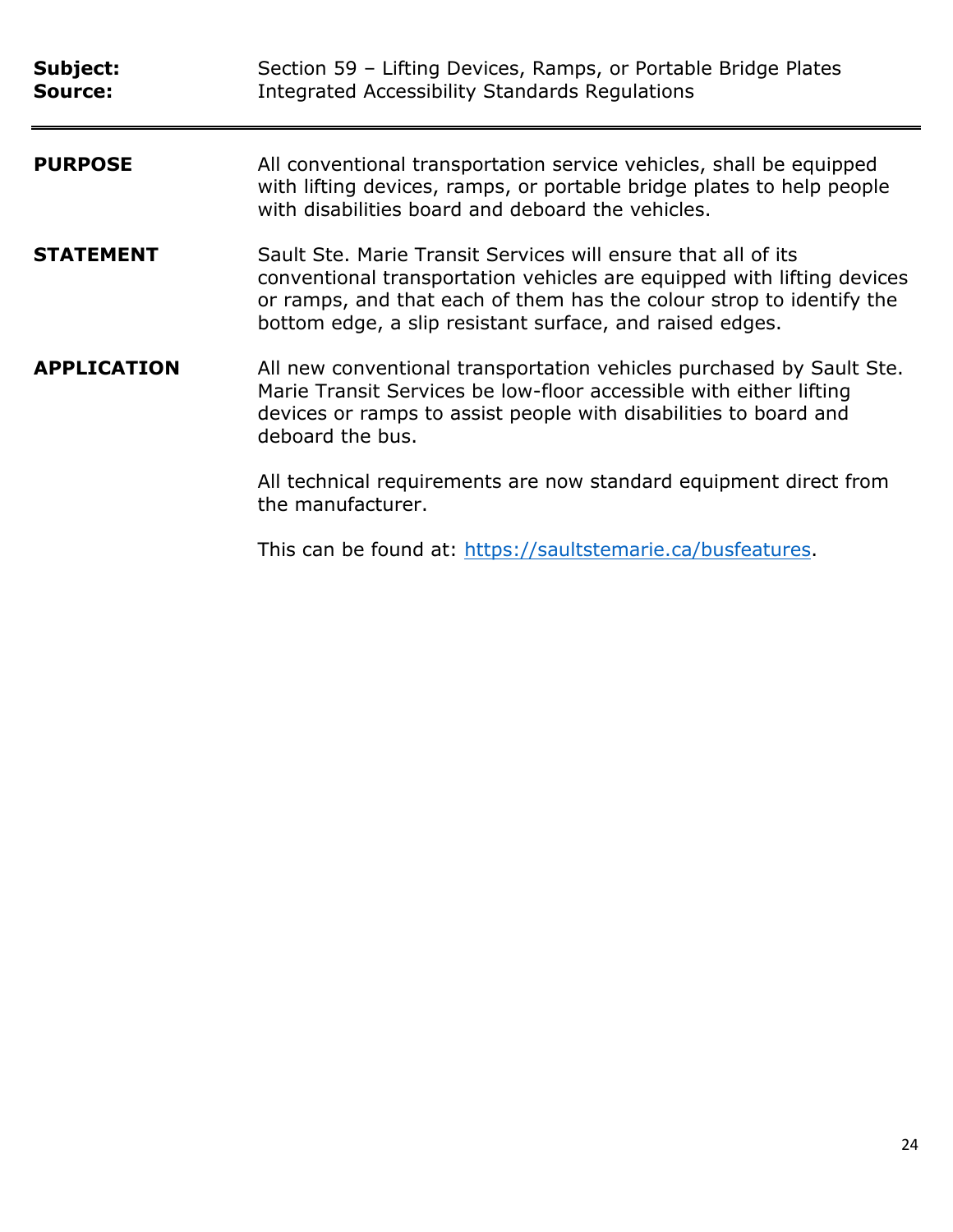| Subject:<br>Source: | Section 60 - Steps<br><b>Integrated Accessibility Standards Regulations</b>                                                                                                                                                                                                                                    |
|---------------------|----------------------------------------------------------------------------------------------------------------------------------------------------------------------------------------------------------------------------------------------------------------------------------------------------------------|
| <b>PURPOSE</b>      | To ensure that the steps on all conventional transportation service<br>vehicles include consistent accessibility and safety features.                                                                                                                                                                          |
| <b>STATEMENT</b>    | Sault Ste. Marie Transit will ensure that the steps on all conventional<br>transportation service vehicles will include consistent accessibility and<br>safety features.                                                                                                                                       |
| <b>APPLICATION</b>  | All Sault Ste. Marie Transit Service transportation vehicles will include<br>the following consistent accessibility and safety features:                                                                                                                                                                       |
|                     | The top outer edge of each step is marked by a colour strip that is<br>high colour-contrasted with its background, to assist with visual<br>recognition, that runs the full width of the leading edge of the steps,<br>excluding any side edge mouldings, and can be viewed from both<br>directions of travel. |
|                     | The steps have surfaced that are slip resistant and produce minimal<br>glare.                                                                                                                                                                                                                                  |
|                     | The steps have uniform, closed riser heights and tread depths.                                                                                                                                                                                                                                                 |
|                     | All technical requirements are now standard equipment direct from<br>the manufacturer.                                                                                                                                                                                                                         |
|                     | This can be found at: https://saultstemarie.ca/busfeatures.                                                                                                                                                                                                                                                    |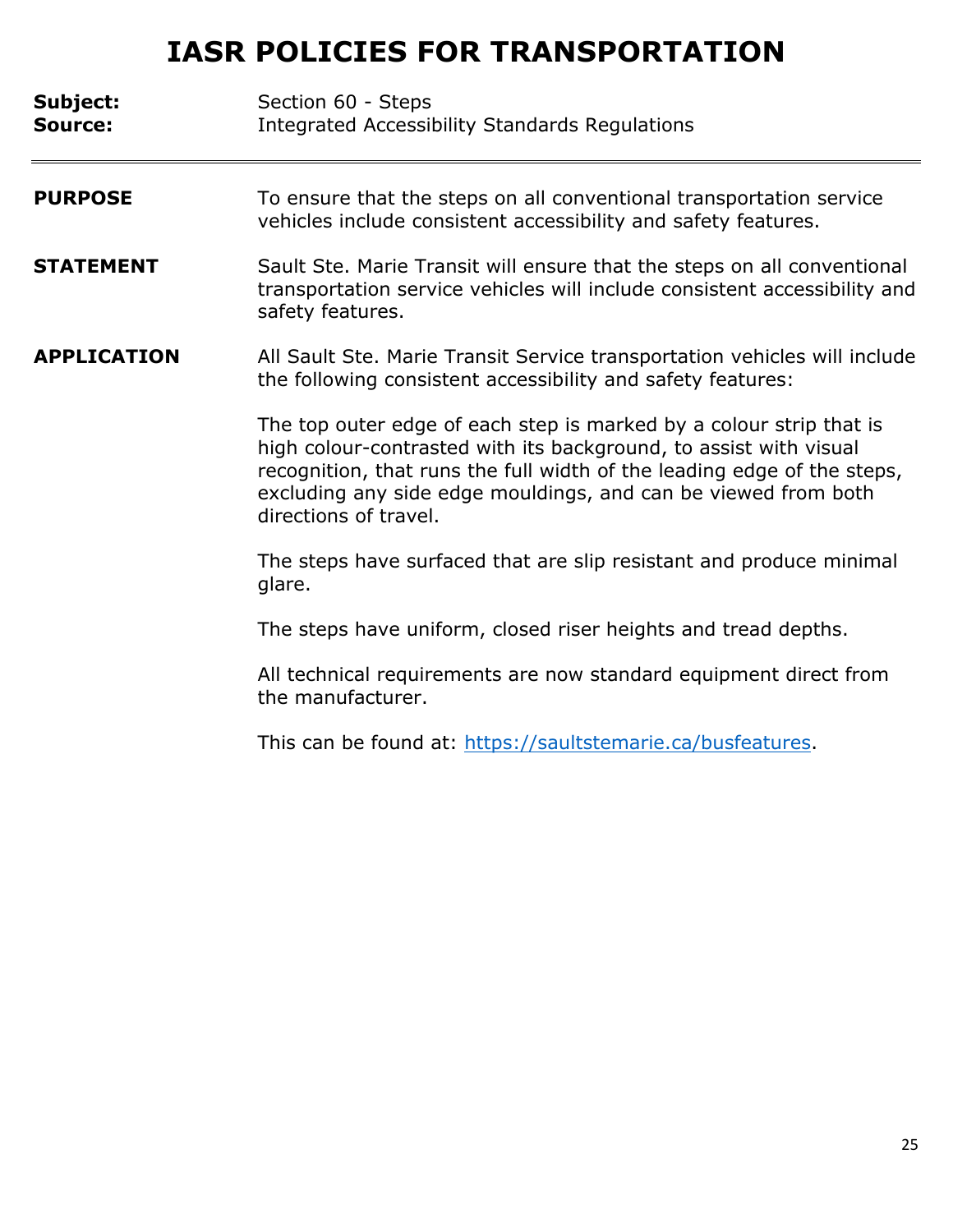| Subject:<br>Source: | Section 61 - Indicators and Alarms<br>Integrated Accessibility Standards Regulations                                                                                                                                                 |
|---------------------|--------------------------------------------------------------------------------------------------------------------------------------------------------------------------------------------------------------------------------------|
| <b>PURPOSE</b>      | To ensure appropriate visual and audible warning indicators and<br>alarms are installed on conventional transportation vehicles to<br>indicate movement of a ramp or lifting device or that the "kneeling"<br>function is operating. |
| <b>STATEMENT</b>    | Sault Ste. Marie Transit Services will ensure that all vehicles that<br>have a ramp, lifting device or kneeling function will be equipped with<br>visual warning lamp indicators and audible warning alarms.                         |
| <b>APPLICATION</b>  | All technical requirements are now standard equipment direct from<br>the manufacturer.                                                                                                                                               |
|                     | If a ramp or lifting device is being manually operated, no warning<br>lamp indicator or warning alarm is required.                                                                                                                   |
|                     | This can be found at: https://saultstemarie.ca/busfeatures.                                                                                                                                                                          |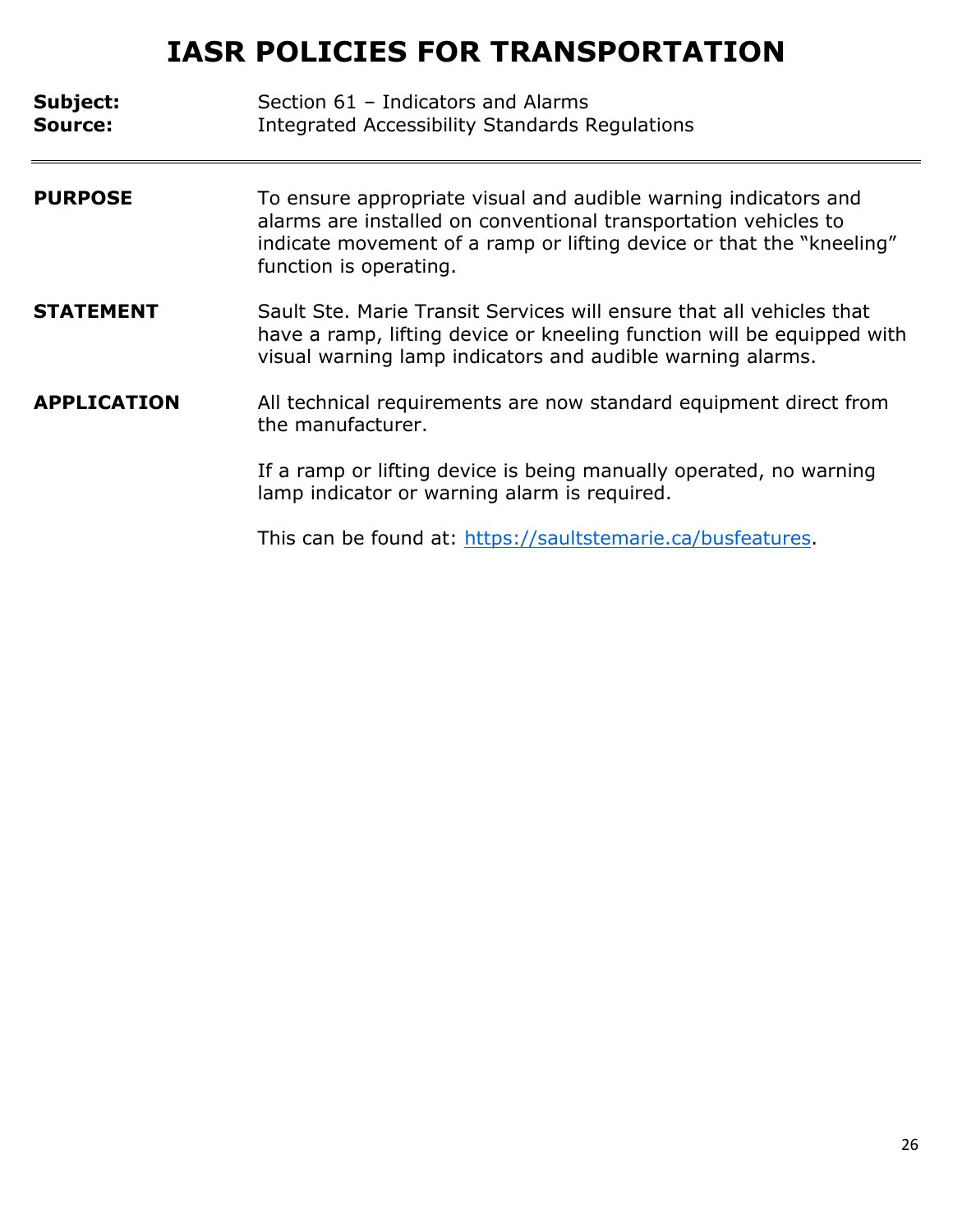| Subject:<br>Source: | Section 63 - Categories of Eligibility<br><b>Integrated Accessibility Standards Regulations</b>                                                                                                                                                                          |
|---------------------|--------------------------------------------------------------------------------------------------------------------------------------------------------------------------------------------------------------------------------------------------------------------------|
| <b>PURPOSE</b>      | Specialized transportation service providers will establish three<br>categories for eligibility and use them consistently when people with<br>disabilities apply to use the services.                                                                                    |
| <b>STATEMENT</b>    | Sault Ste. Marie Transit Services will establish three categories for<br>eligibility, and use them consistently among applications.                                                                                                                                      |
| <b>APPLICATION</b>  | A person with a disability that prevents them from using conventional<br>transportation services shall be categorized as having unconditional<br>eligibility (Permanent).                                                                                                |
|                     | A person with a temporary disability that prevents them from using<br>conventional transportation services shall be categorized as having<br>temporary eligibility (Temporary). A specific expiration date is<br>entered into our computer system for tracking purposes. |
|                     | A person with a disability where environmental or physical barriers<br>limit their ability to consistently use transportation services shall be<br>categorized as having conditional eligibility (Conditional).                                                          |
|                     | This can be found at: https://saultstemarie.ca/parabus.                                                                                                                                                                                                                  |

\*This information is in the Parabus Application Form and Brochure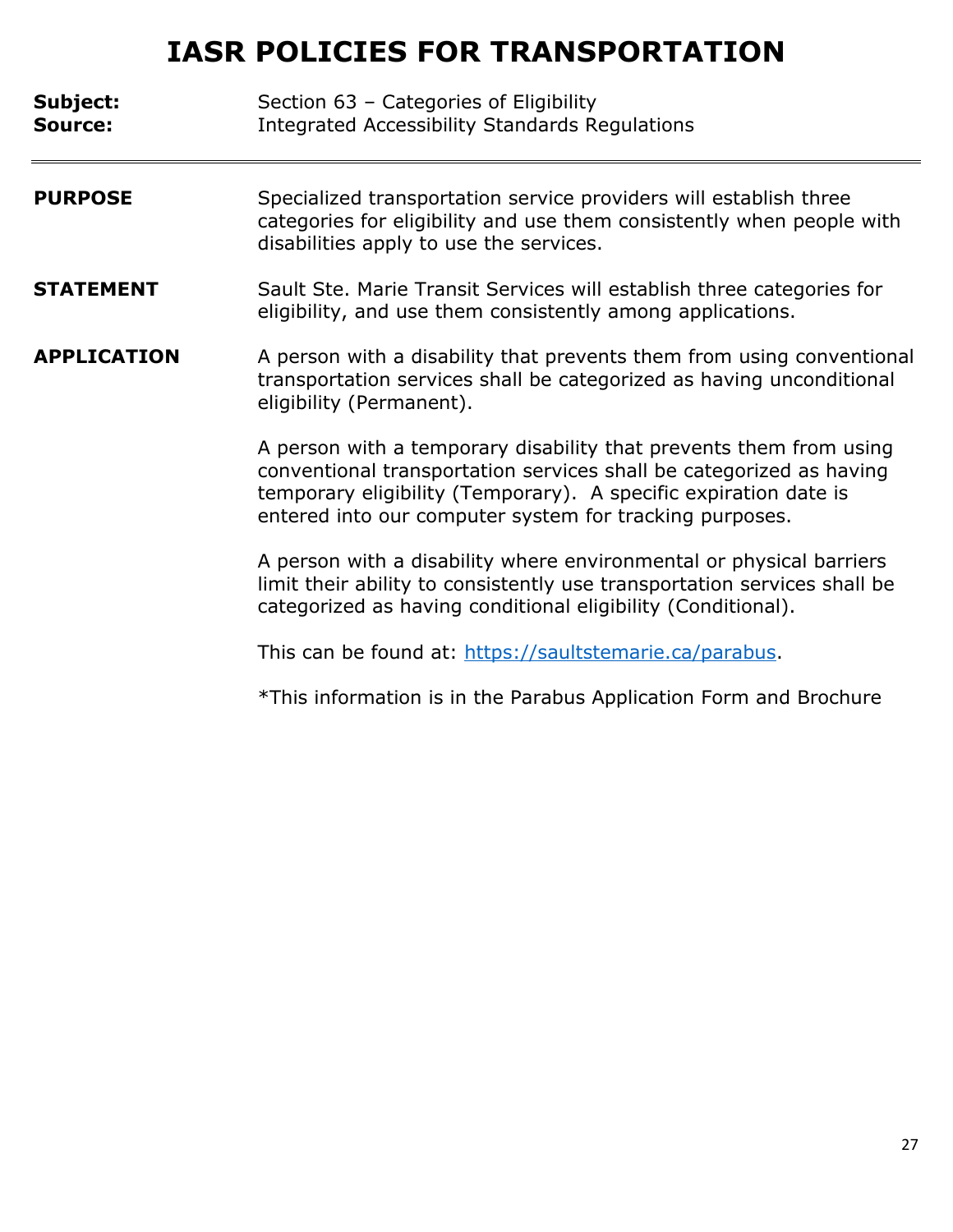| Subject:<br>Source: | Section 64 - Eligibility Application Process<br><b>Integrated Accessibility Standards Regulations</b>                                                                                                                                                                                                           |
|---------------------|-----------------------------------------------------------------------------------------------------------------------------------------------------------------------------------------------------------------------------------------------------------------------------------------------------------------|
| <b>PURPOSE</b>      | Specialized transportation service providers will meet standard<br>service requirements for people with disabilities during the application<br>and appeals process for specialized transportation services.                                                                                                     |
| <b>STATEMENT</b>    | Sault Ste. Marie Transit Services will process completed applications<br>for eligibility within 14 calendar days, and establish an independent<br>appeals process to review decisions respecting eligibility.                                                                                                   |
| <b>APPLICATION</b>  | Once Parabus has received a completed application for eligibility, they<br>will make a decision within 14 calendar days. If they have not made<br>a decision on an application by the end of the 14 days, they will give<br>the applicant temporary eligibility until a decision on the eligibility is<br>made. |
|                     | Sault Ste. Marie Transit services will not charge an application or<br>assessment fee to people with disabilities who apply for Parabus<br>Service.                                                                                                                                                             |
|                     | Once eligibility is determined, the applicant will receive a letter in the<br>mail indicating the status of their application.                                                                                                                                                                                  |
|                     | Residents of long-term care facilities will be notified by fax to an<br>authorized employee of the facility.                                                                                                                                                                                                    |
|                     | Applicants denied Parabus service may submit an appeal in writing<br>with evidence to Transit for reconsideration.                                                                                                                                                                                              |
|                     | This can be found at: https://saultstemarie.ca/parabus.<br>*This information is in the Parabus Application Form and Brochure                                                                                                                                                                                    |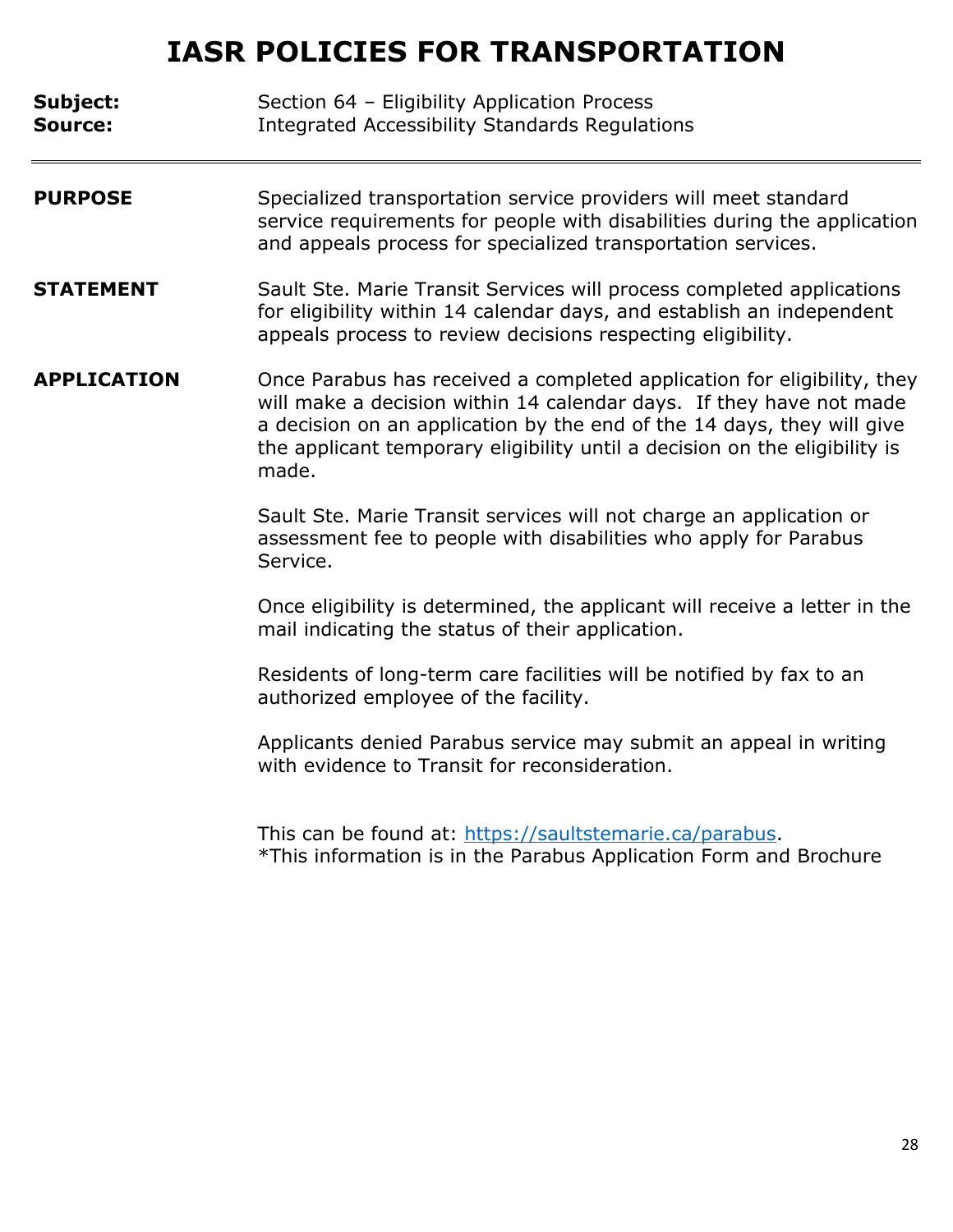| Subject:<br><b>Source:</b> | Section 65 - Emergency or Compassionate Grounds<br><b>Integrated Accessibility Standards Regulations</b>                                                                                                                                                                                                                                  |
|----------------------------|-------------------------------------------------------------------------------------------------------------------------------------------------------------------------------------------------------------------------------------------------------------------------------------------------------------------------------------------|
| <b>PURPOSE</b>             | Specialized transportation service providers will develop procedures<br>to respond to people with disabilities who need specialized services -<br>because of an emergency or on compassionate grounds - earlier than<br>the standard application timeline of 14 calendar days.                                                            |
| <b>STATEMENT</b>           | Sault Ste. Marie Transit Services will process Parabus applications on<br>a priority basis due to emergencies or compassionate grounds.                                                                                                                                                                                                   |
| <b>APPLICATION</b>         | Applications that are received and are requesting priority approval for<br>emergency or compassionate grounds will be moved to the front of<br>the list of applicants, and will be processed in a timely fashion. We<br>will endeavor to process the application in the same day if possible,<br>or within 1-2 business days at the most. |
|                            | These procedures would come into effect when there are no other<br>accessible transportation services available to meet the individual's<br>needs.                                                                                                                                                                                        |
|                            | The need for specialized transportation services because of an<br>emergency or on compassionate grounds is separate from a medical<br>emergency or the need for an ambulance to bring a person to a<br>hospital for medical attention. People who require urgent medical                                                                  |

attention should call 9-1-1 or contact their local emergency service.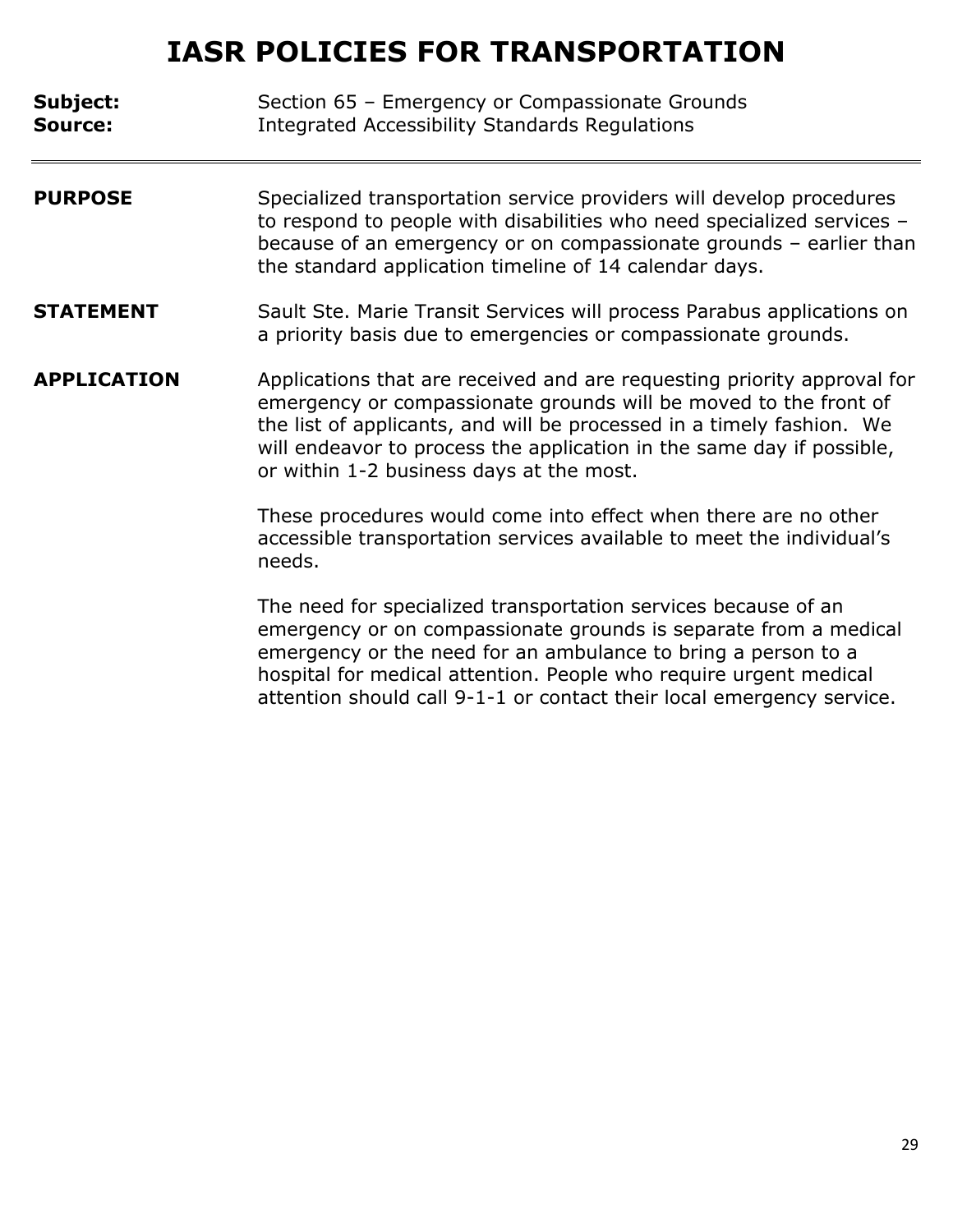| Subject:<br><b>Source:</b> | Section 66 - Fare Parity<br><b>Integrated Accessibility Standards Regulations</b>                                                                                                      |
|----------------------------|----------------------------------------------------------------------------------------------------------------------------------------------------------------------------------------|
| <b>PURPOSE</b>             | Specialized transportation service providers are to charge people with<br>disabilities fares that are consistent with those charged on<br>conventional transportation services.        |
| <b>STATEMENT</b>           | Sault Ste. Marie Transit Services will charge equal fares on<br>conventional transit and Parabus.                                                                                      |
| <b>APPLICATION</b>         | Cash fares on conventional and specialized transit are \$3.00.                                                                                                                         |
|                            | Adult monthly passes (31 day) are available for \$69.00.                                                                                                                               |
|                            | Senior monthly passes (31 day) are available for \$59.00.                                                                                                                              |
|                            | Multi-20 punch passes are available for \$47.50.                                                                                                                                       |
|                            | Senior punch passes (60 yrs. +) are available for $$9.50$ for 6-rides<br>and \$19.00 for 12-rides.                                                                                     |
|                            | Youth passes (up to 18 yrs.) are available for \$30.00.                                                                                                                                |
|                            | All above passes may be used on both conventional and specialized<br>transit.                                                                                                          |
|                            | Parabus multi-40 punch passes are available for \$83.00 and may be<br>used on both conventional transit and specialized transit.                                                       |
|                            | Semester passes (124 days) are available to Sault College and<br>Algoma University students only for \$190.00 and may be used on<br>both conventional transit and specialized transit. |
|                            | For passengers who are unable to use commonly used methods of<br>paying fares will be worked with on a case by case basis to determine<br>the best option for their specific needs.    |
|                            | Prices effective January 1, 2021, subject to annual change.                                                                                                                            |
|                            | This can be found at: https://saultstemarie.ca/transitfares.                                                                                                                           |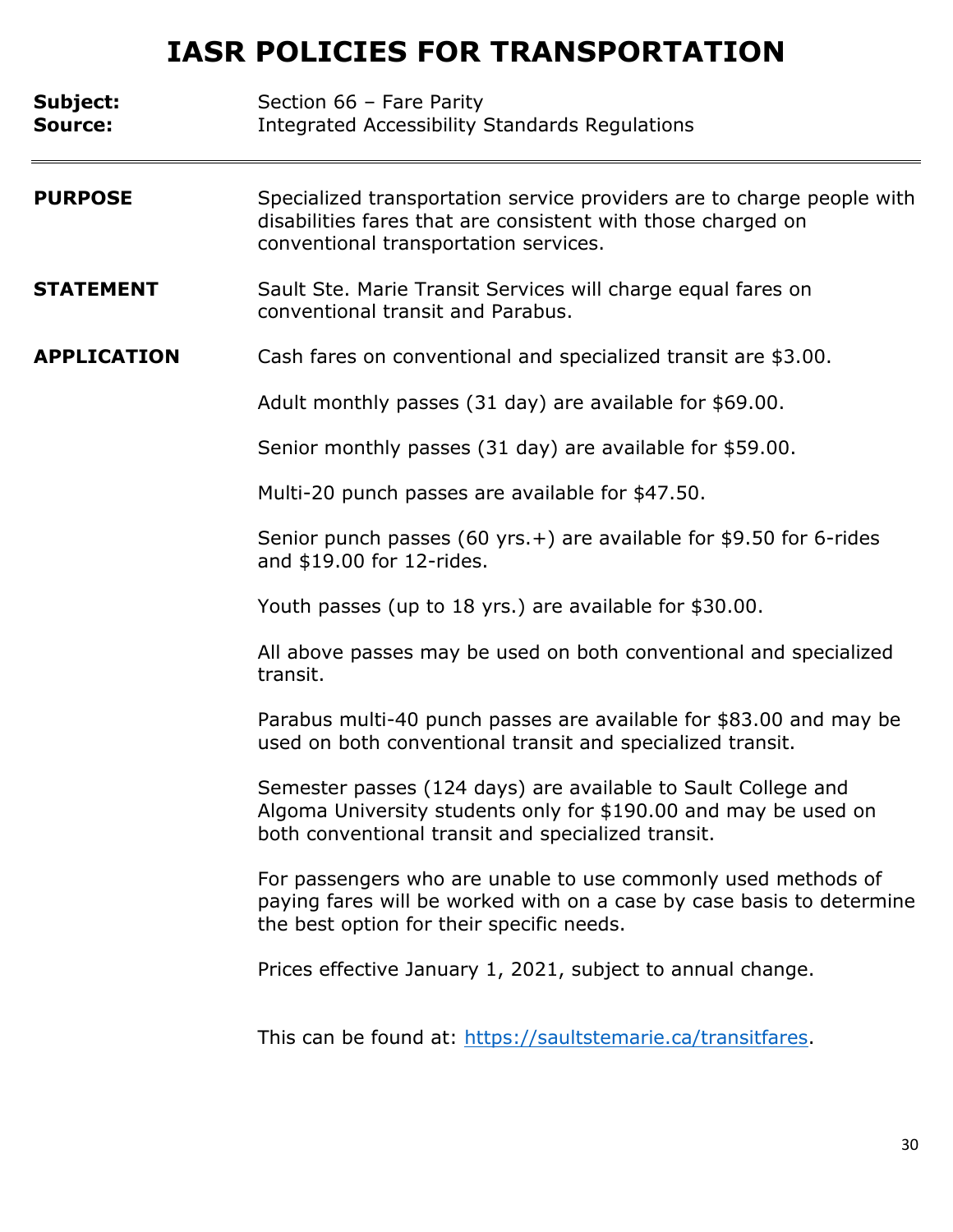| Subject:<br><b>Source:</b> | Section 67 - Visitors<br><b>Integrated Accessibility Standards Regulations</b>                                                                                                                                                                                                          |
|----------------------------|-----------------------------------------------------------------------------------------------------------------------------------------------------------------------------------------------------------------------------------------------------------------------------------------|
| <b>PURPOSE</b>             | Specialized transportation service providers shall make their services<br>available to visitors with disabilities.                                                                                                                                                                      |
| <b>STATEMENT</b>           | Sault Ste. Marie Transit Services offers Parabus service to visitors<br>with disabilities.                                                                                                                                                                                              |
| <b>APPLICATION</b>         | Visitors with disabilities must meet one of two conditions: 1) They<br>must be able to confirm that they are eligible for specialized<br>transportation services in their home jurisdiction, or 2) They must<br>meet the eligibility requirements for Sault Ste. Marie Parabus Service. |
|                            | Visitors are requested to provide the Parabus office with name, date<br>of birth, an address at which they will be residing during their stay,<br>and contact phone numbers, both at their home address and a<br>local/cell phone number.                                               |
|                            | Requests are granted on a short-term temporary basis, usually 2-3<br>weeks in duration.                                                                                                                                                                                                 |
|                            | We do NOT require an application with a physician's signature for this<br>service.                                                                                                                                                                                                      |

This can be found at: [https://saultstemarie.ca/parabusvisitors.](https://saultstemarie.ca/parabusvisitors)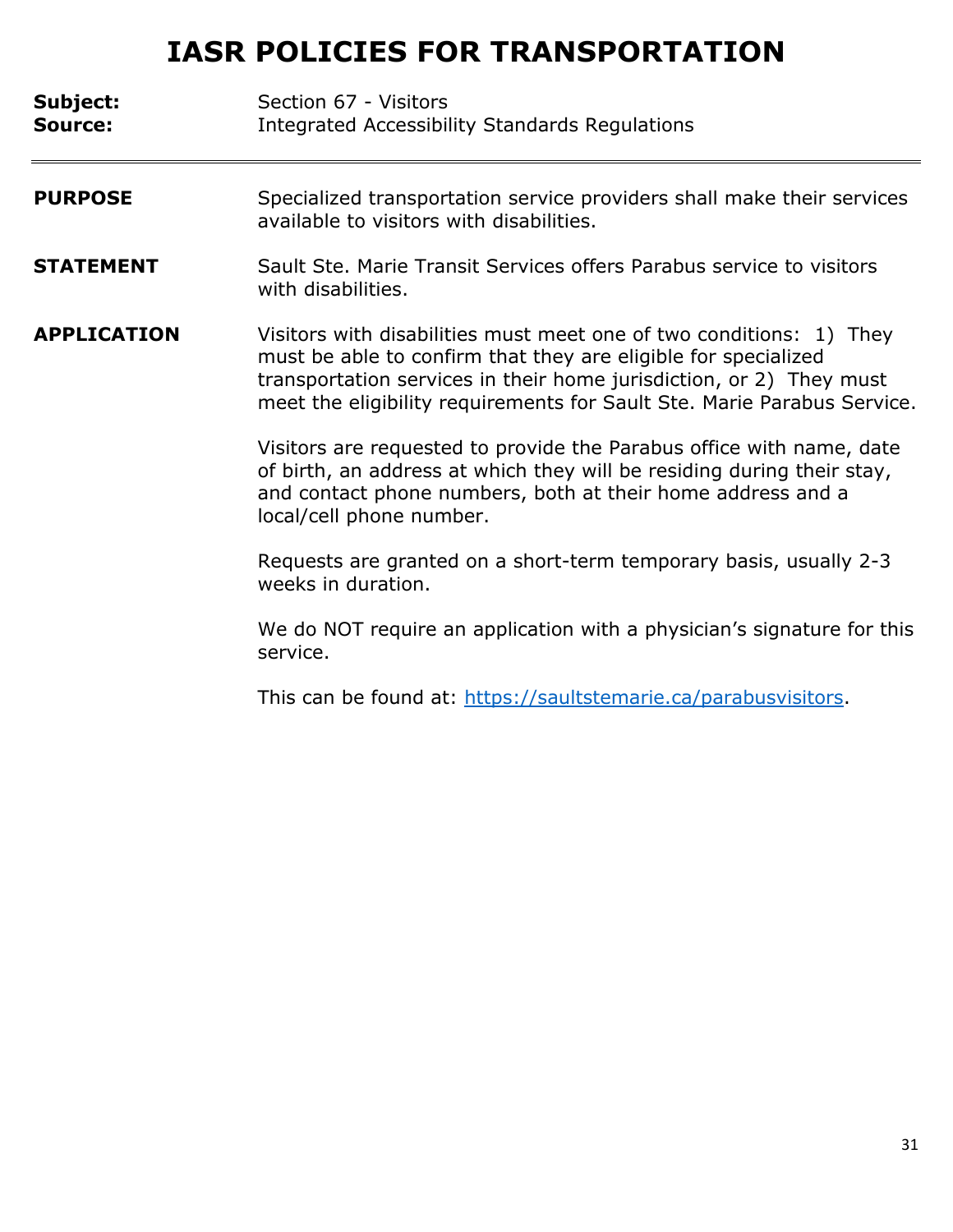| Subject:<br>Source: | Section 70 - Hours of Service                                                                                                                                                    | Integrated Accessibility Standards Regulations                                                                                              |
|---------------------|----------------------------------------------------------------------------------------------------------------------------------------------------------------------------------|---------------------------------------------------------------------------------------------------------------------------------------------|
| <b>PURPOSE</b>      | Specialized transportation service providers are to provide, at a<br>minimum, service during the same hours and on the same days as<br>the conventional transportation services. |                                                                                                                                             |
| <b>STATEMENT</b>    | services.                                                                                                                                                                        | Sault Ste. Marie Transit Services will provide Parabus service during<br>the same hours and on the same days as conventional transportation |
| <b>APPLICATION</b>  | Parabus service will continue to operate during specified hours on<br>weekdays and weekends.                                                                                     |                                                                                                                                             |
|                     | Monday to Friday<br>Saturday<br>Sunday                                                                                                                                           | 6am to $11:59$ pm<br>6am to 11:59pm<br>7am to 11:59pm                                                                                       |
|                     | Service beyond these specified hours is available upon request,<br>during conventional transportation service hours on a case-by case<br>basis.                                  |                                                                                                                                             |
|                     | It is the best use of resources to operate during the above peak<br>hours to maximize availability to a greater number of Parabus<br>clientele.                                  |                                                                                                                                             |
|                     |                                                                                                                                                                                  | This can be found at: https://saultstemarie.ca/parabushours.                                                                                |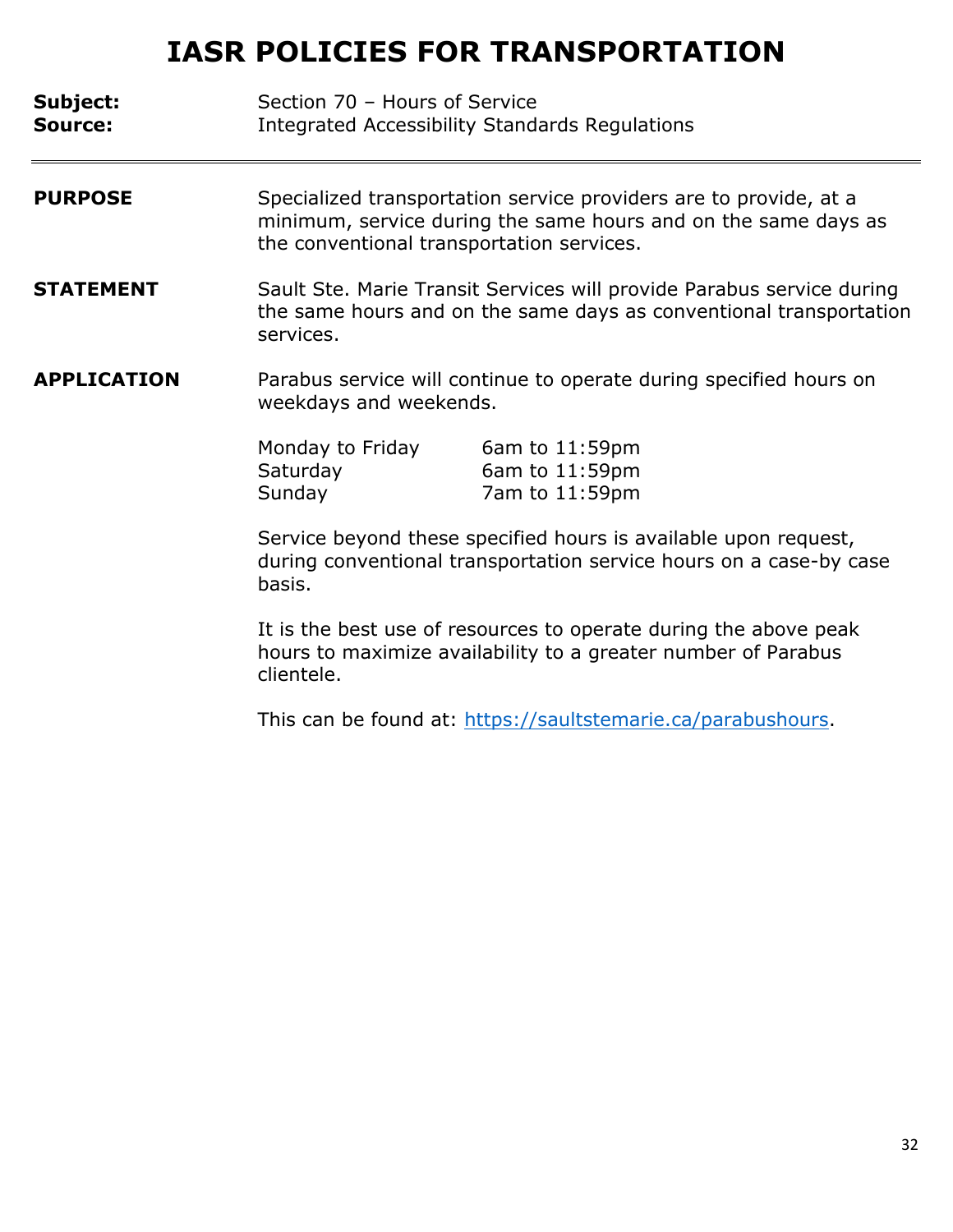| Subject:<br><b>Source:</b> | Section 71 - Bookings<br><b>Integrated Accessibility Standards Regulations</b>                                                                                                                                                                                                      |
|----------------------------|-------------------------------------------------------------------------------------------------------------------------------------------------------------------------------------------------------------------------------------------------------------------------------------|
| <b>PURPOSE</b>             | Specialized transportation service providers will provide same day<br>service, to the extent that it is available, and accept bookings for<br>service as close as possible to the date requested.                                                                                   |
|                            | Specialized transportation service providers must provide an<br>accessible means to accept reservations.                                                                                                                                                                            |
| <b>STATEMENT</b>           | Sault Ste. Marie Transit Services will provide same day service on<br>Parabus when it is available.                                                                                                                                                                                 |
|                            | Sault Ste. Marie Transit Services will provide and accessible<br>reservation process.                                                                                                                                                                                               |
| <b>APPLICATION</b>         | Same day service will be provided when there is availability in the<br>schedule. When there is no availability in the same day's schedule,<br>we will attempt to make a booking for the next day, or the next day<br>there is availability.                                         |
|                            | Same day service may also be provided if there have been<br>cancellations in the current day's schedule.                                                                                                                                                                            |
|                            | In the event that same day service is not available, dispatchers will<br>make every effort to schedule the client for the next availability.                                                                                                                                        |
|                            | Inspectors have the ability to accept bookings in the evenings up to<br>one (1) hour before the published end of service for the following<br>day, based on availability.                                                                                                           |
|                            | Parabus currently accepts all reservations over the telephone, with<br>plans to implement the "Text-Net" system in 2015. For any person<br>who has a difficulty using the booking system, they should contact<br>the Transit office, who will then work with them on a case by case |

basis to find a solution.

This can be found at: [https://saultstemarie.ca/parabushours.](https://saultstemarie.ca/parabushours)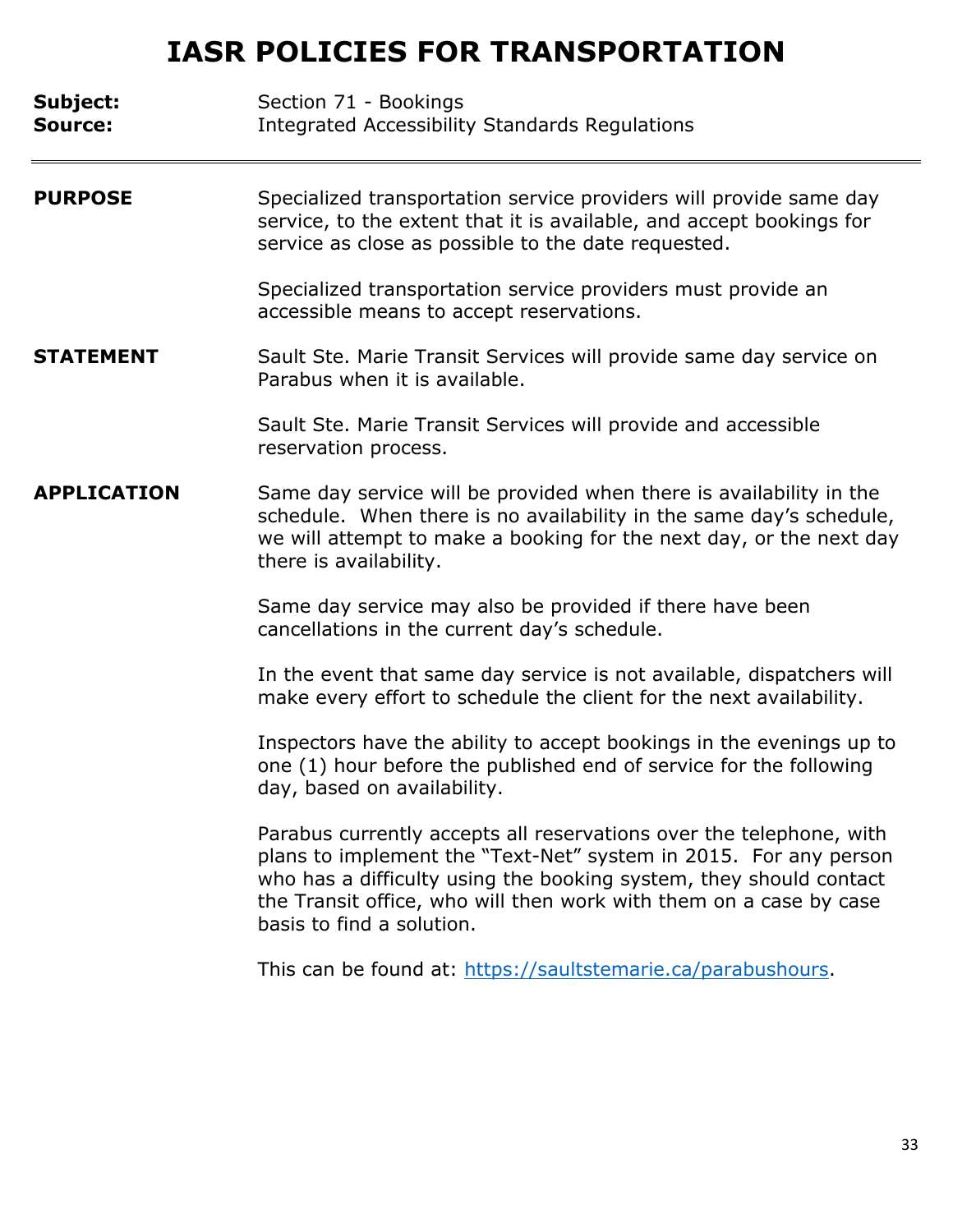| Subject:<br>Source: | Section 72 - Trip Restrictions<br><b>Integrated Accessibility Standards Regulations</b>                                                                                                                                                                                                                                                                                                      |
|---------------------|----------------------------------------------------------------------------------------------------------------------------------------------------------------------------------------------------------------------------------------------------------------------------------------------------------------------------------------------------------------------------------------------|
| <b>PURPOSE</b>      | No specialized transportation service provider shall limit the<br>availability of specialized transportation services to persons with<br>disabilities by a) restricting the number of trips a person with a<br>disability is able to request; and b) implementing any policy or<br>operational practice that unreasonably limits the availability of<br>specialized transportation services. |
| <b>STATEMENT</b>    | Sault Ste. Marie Transit Services will not limit the availability of<br>Parabus service to people with disabilities.                                                                                                                                                                                                                                                                         |
| <b>APPLICATION</b>  | Parabus clients are not restricted in the number of trips they are able<br>to book. They may book as many trips per week necessary.                                                                                                                                                                                                                                                          |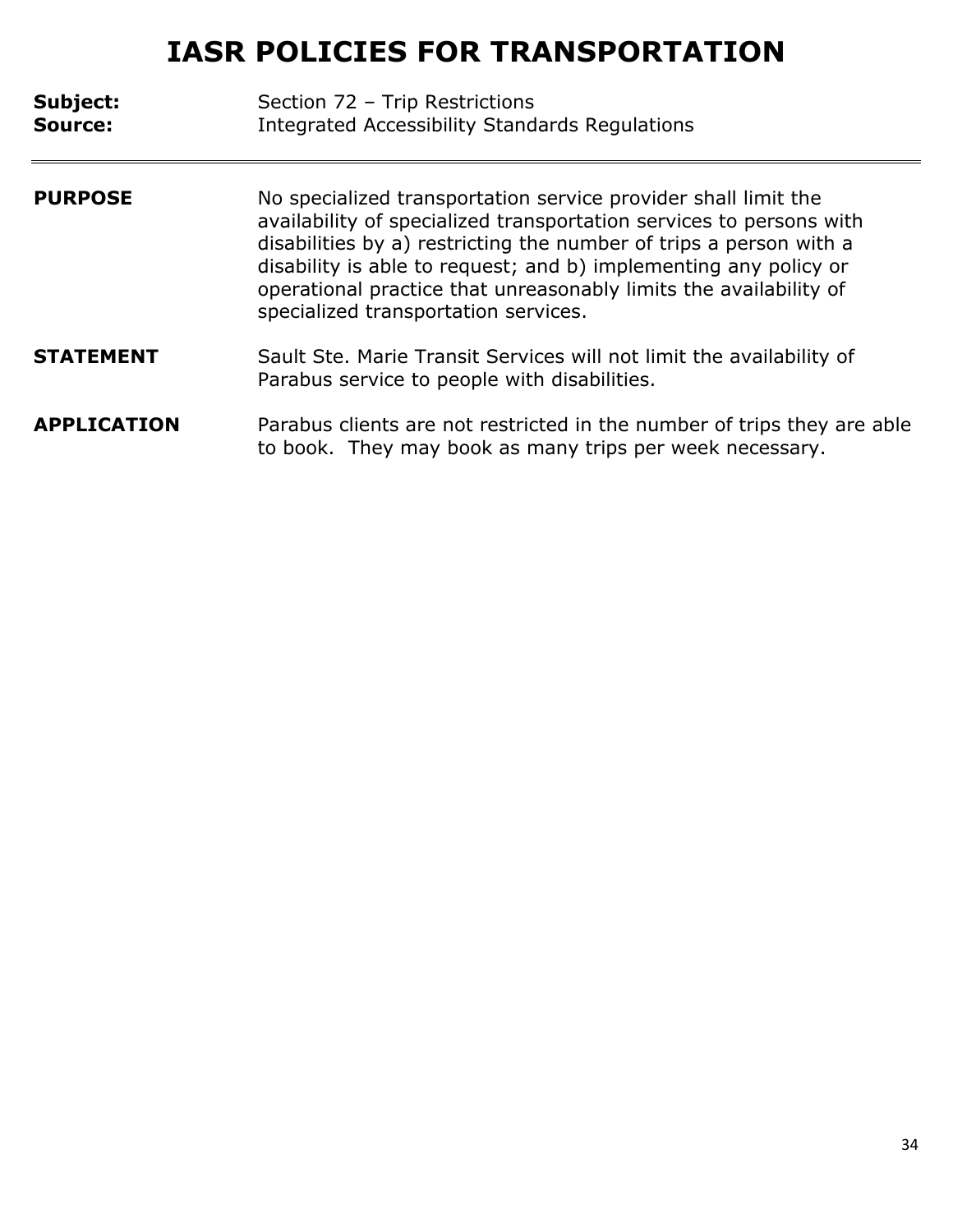| Subject:<br><b>Source:</b> | Section 73 - Service Delays<br>Integrated Accessibility Standards Regulations                                                                                                                                                                                                                                     |
|----------------------------|-------------------------------------------------------------------------------------------------------------------------------------------------------------------------------------------------------------------------------------------------------------------------------------------------------------------|
| <b>PURPOSE</b>             | Specialized transportation service providers shall inform people with<br>disabilities when there will be delays in the scheduled pick-up times.<br>Information about the delays will be communicated through methods<br>that have been agreed on in advance by the providers and the people<br>with disabilities. |
| <b>STATEMENT</b>           | Sault Ste. Marie Transit Services (Parabus) will inform their clients<br>when there will be delays in scheduled pick-up times.                                                                                                                                                                                    |
| <b>APPLICATION</b>         | In the event of a service delay, one of our Parabus Dispatchers will<br>contact the clients by telephone to inform them of the delay, and<br>inform the client of approximately how long the delay might be. If<br>the client has provided us with a cell phone number, we will call them<br>on this number.      |
|                            | We can only communicate with our clients through the contact<br>information they have provided us with.                                                                                                                                                                                                           |
|                            | A service delay is a delay of 30 minutes or more after the scheduled<br>pickup time.                                                                                                                                                                                                                              |
|                            | This information can be found on the Parabus Application Form at:<br>https://saultstemarie.ca/parabus.                                                                                                                                                                                                            |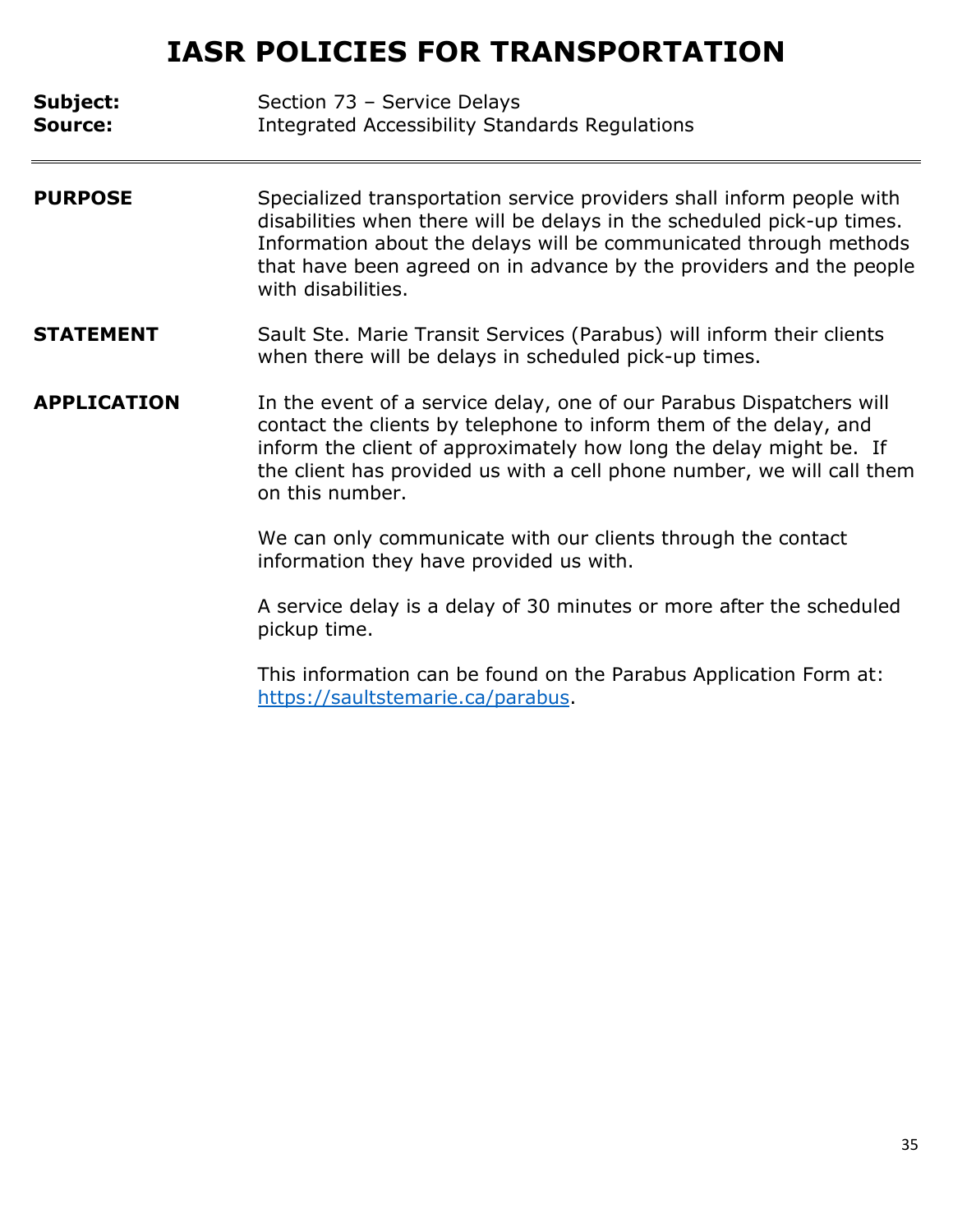**Subject:** Section 74 – Companions and Children **Source:** Integrated Accessibility Standards Regulations

- **PURPOSE** Every specialized transportation service provider shall allow companions to travel with persons with disabilities if space is available and will not result in the denial of service to other person with disabilities. Also, every specialized transportation service provider shall allow dependents to travel with a person with a disability who is the parent or guardian of the dependent if appropriate child restraint securement systems and equipment are, if required, available.
- **STATEMENT** Sault Ste. Marie Transit Services (Parabus) will allow companions to travel with Parabus clients, as well as dependent children.

#### **APPLICATION** Companions may include, but are not limited to, spouses, partners, children or friends of the Parabus client.

A support person is not considered a companion.

When companions travel with Parabus clients on the Parabus, they the companions – pay the fares they would pay if they were travelling on the conventional transportation system.

If dependent children require child restraint systems while travelling, then they may only accompany the Parabus client when the needed restraint systems are available.

This can be found at: [https://saultstemarie.ca/parabusfares.](https://saultstemarie.ca/parabusfares)